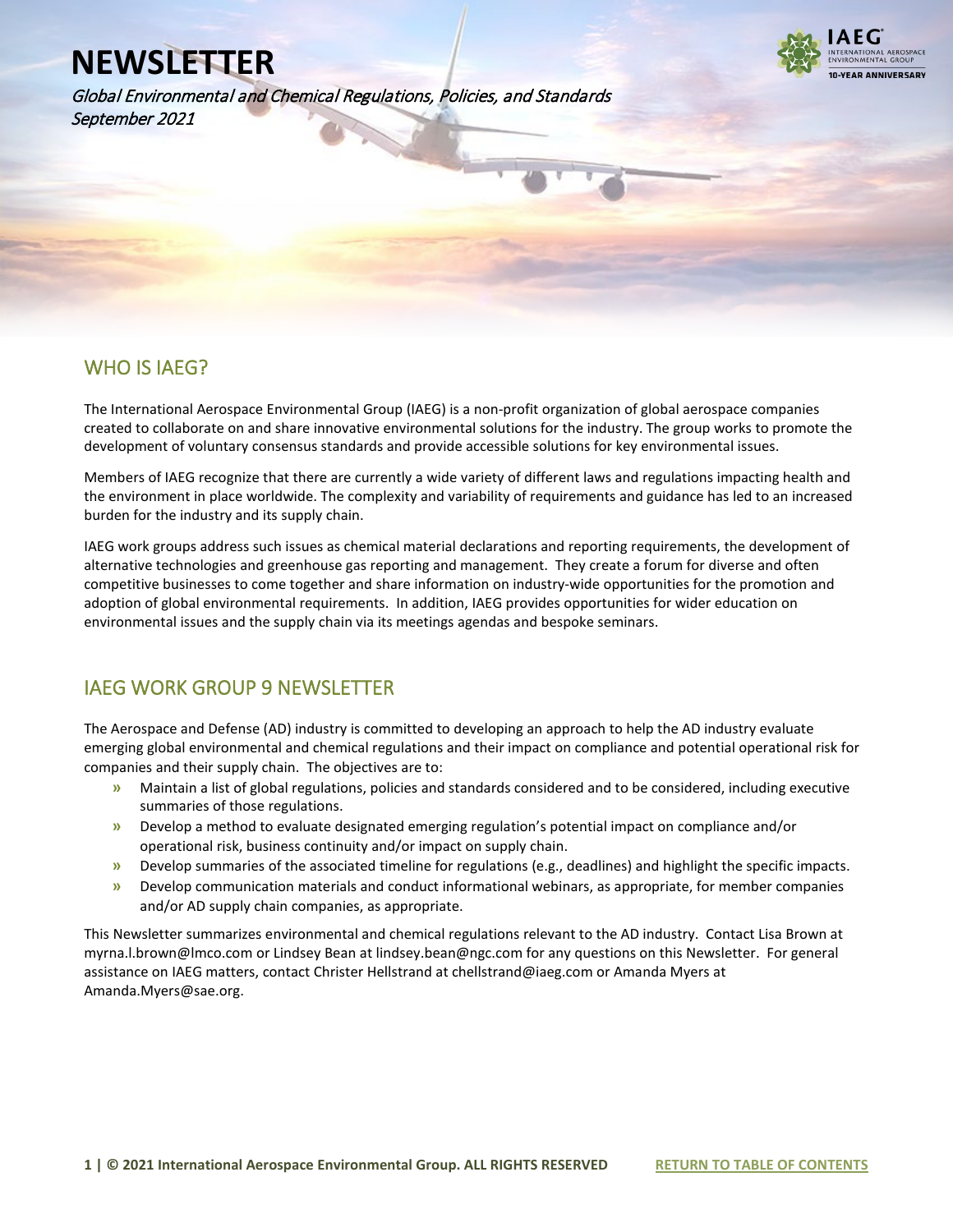Global Environmental and Chemical Regulations, Policies, and Standards September 2021



## <span id="page-1-0"></span>TABLE OF CONTENTS

| The Organization for Economic Co-operation and Development published its Series on Risk Management<br>No. 61 entitled "Reconciling Terminology of the Universe of Per- and Polyfluoroalkyl |
|--------------------------------------------------------------------------------------------------------------------------------------------------------------------------------------------|
| List of chemical substances under preparation for potential inclusion in the Stockholm Convention (draft                                                                                   |
|                                                                                                                                                                                            |
|                                                                                                                                                                                            |
| Announcement on the inclusion of new registered chemical substances in the Inventory of Existing                                                                                           |
| Notice on soliciting opinions on the National Standard "Emission Standard of Air Pollutants for the Coking                                                                                 |
|                                                                                                                                                                                            |
| Indian Technical Committee for Paints, Varnishes, and Related Products introduced changes to the Indian                                                                                    |
|                                                                                                                                                                                            |
|                                                                                                                                                                                            |
|                                                                                                                                                                                            |
| Revision on import of clearance procedures for chemical substances under the Chemical Substance                                                                                            |
|                                                                                                                                                                                            |
| On amendments to the Federal Law 'On Limiting GHG Emissions' in terms of verification of reports on                                                                                        |
|                                                                                                                                                                                            |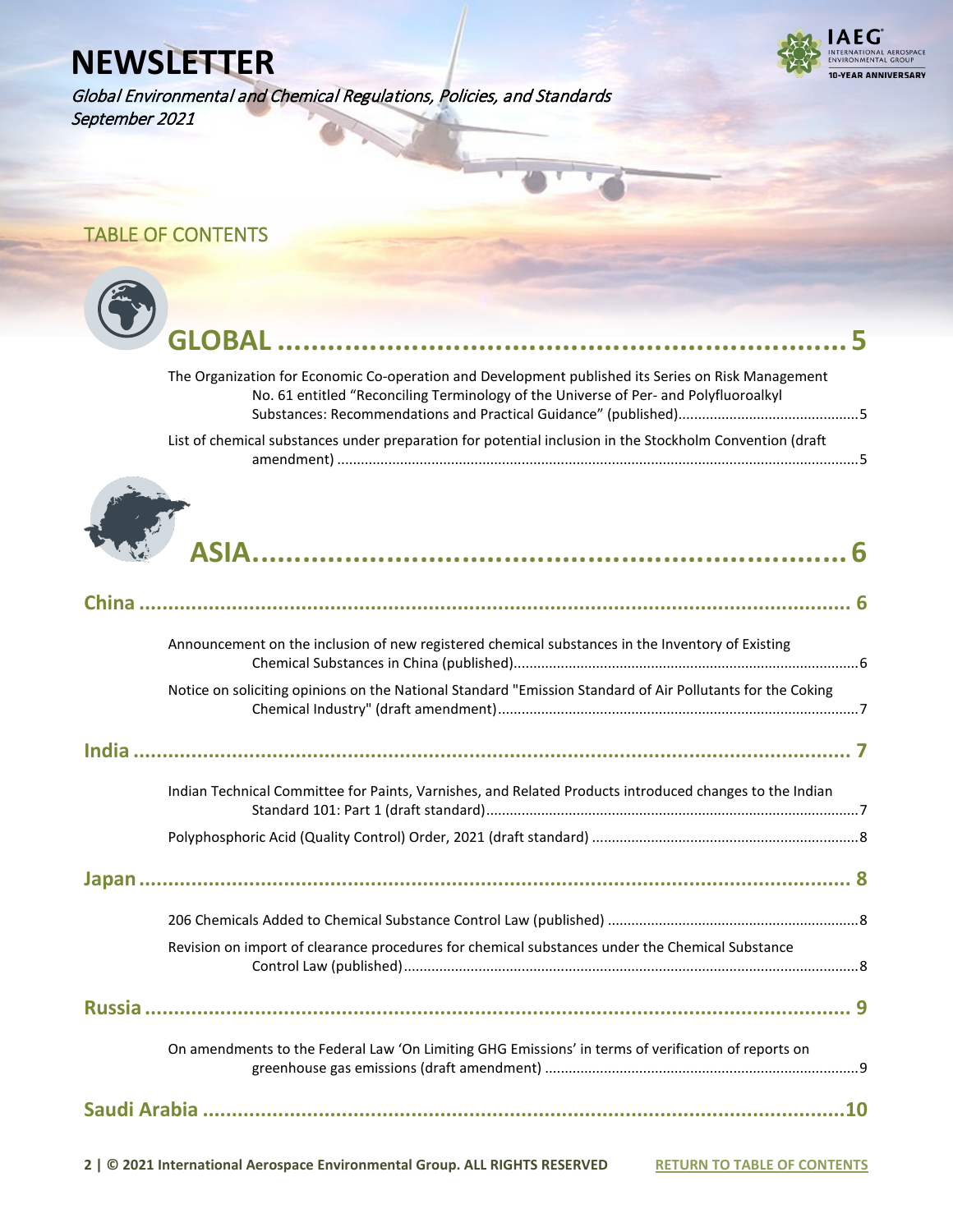

Global Environmental and Chemical Regulations, Policies, and Standards September 2021

| Enforcement 2021.9.13: Revisions to Regulations on Classification and Labeling of Chemical Substances    |  |
|----------------------------------------------------------------------------------------------------------|--|
| Simplification of the data submission process for hazard information under K-REACH (published)11         |  |
|                                                                                                          |  |
|                                                                                                          |  |
|                                                                                                          |  |
| Revised guidelines on penalties for violation of the Toxic and Concerned Chemical Substances Control Act |  |



|--|--|--|

| The European Chemicals Agency SCIP dissemination portal is now public (published)14             |
|-------------------------------------------------------------------------------------------------|
| Guidance on registration (under the REACH Regulation) updated - Version 4.0 (published) 14      |
|                                                                                                 |
|                                                                                                 |
| Community rolling action plan Substance Evaluation Conclusion: Bis(4-hydroxy-N-methylanilinium) |
|                                                                                                 |
|                                                                                                 |
|                                                                                                 |
|                                                                                                 |
|                                                                                                 |
|                                                                                                 |
| Presidential Decree # 72 on protection of workers exposed to certain chemicals (published)17    |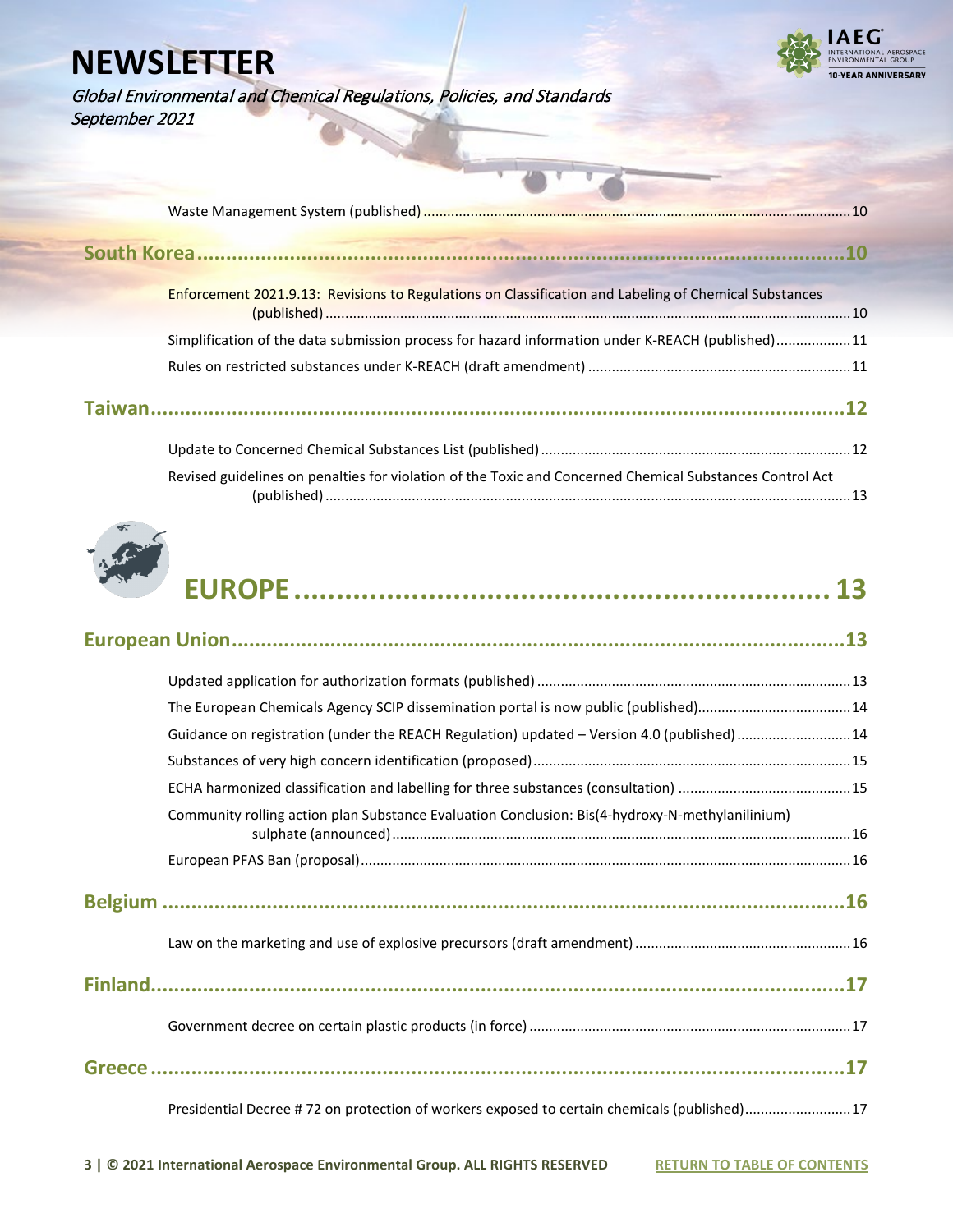ROSPACE 0-YEAR ANNIVERSARY

Global Environmental and Chemical Regulations, Policies, and Standards September 2021

| Downstream User Import Notification requirement for United Kingdom Health and Safety Executive | 19 |
|------------------------------------------------------------------------------------------------|----|
|                                                                                                |    |

[Recommendation of priority substances to be included in Annex XIV of UK REACH 2021 \(draft](#page-19-0) 



|--|--|

amendment) [...................................................................................................................................20](#page-19-0)

| Final toxicological profiles for 1,2,3-trichloropropane and dinitrophenols issued by the US Agency for Toxic                                                                                            |  |
|---------------------------------------------------------------------------------------------------------------------------------------------------------------------------------------------------------|--|
| Protection of stratospheric ozone: Extension of the laboratory and analytical use exemption for essential                                                                                               |  |
|                                                                                                                                                                                                         |  |
| Octamethylcyclotetra-siloxane (D4); draft scope of the risk evaluation to be conducted under the Toxic<br>Substances Control Act: Notice of availability and request for comments (draft amendment)  23 |  |



| Consultation on amendments to the Industrial Chemicals General Rules (draft amendment)24 |  |
|------------------------------------------------------------------------------------------|--|
|                                                                                          |  |
|                                                                                          |  |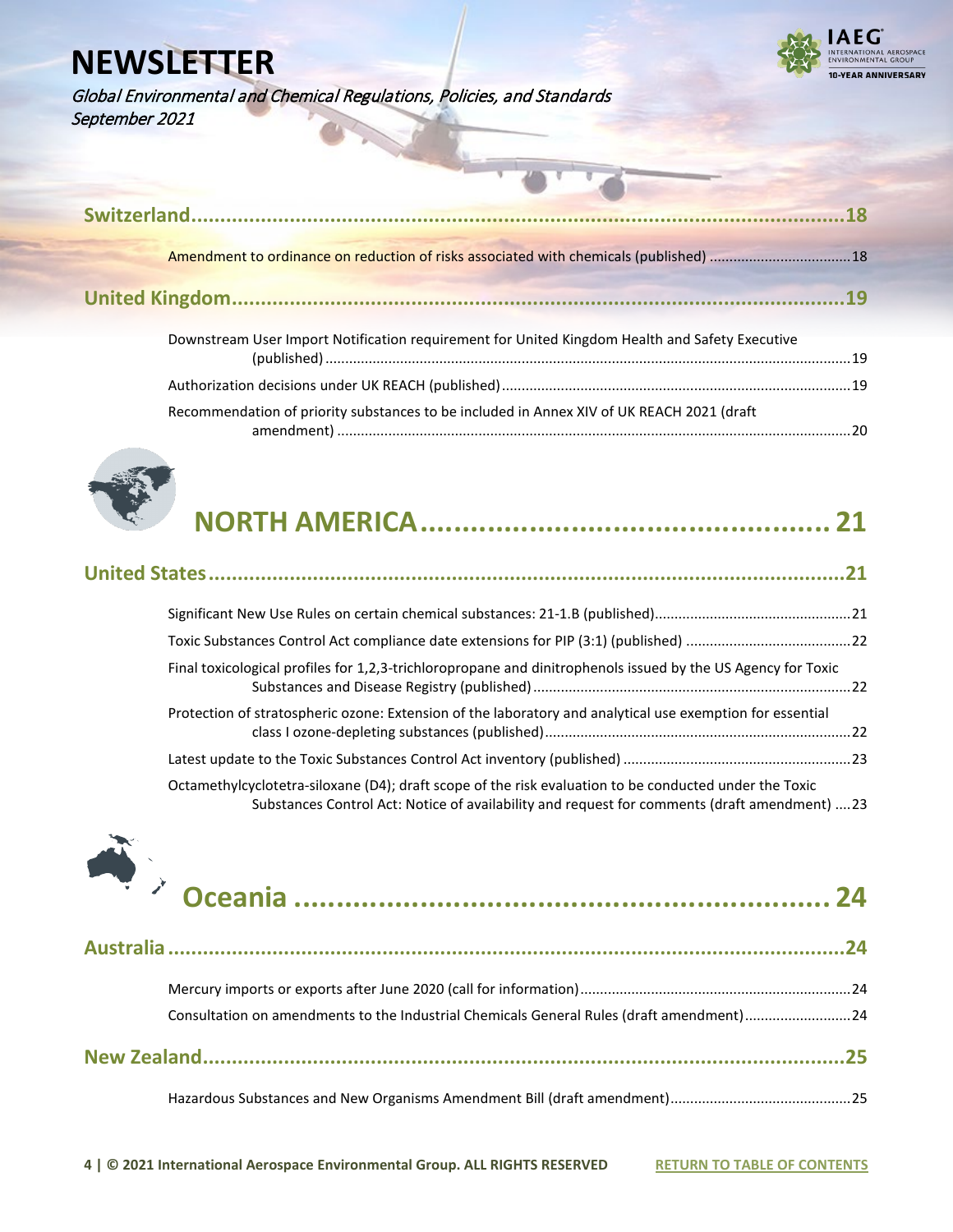

Global Environmental and Chemical Regulations, Policies, and Standards September 2021

<span id="page-4-0"></span>

### <span id="page-4-1"></span>The Organization for Economic Co-operation and Development published its Series on Risk Management No. 61 entitled "Reconciling Terminology of the Universe of Per- and Polyfluoroalkyl Substances: Recommendations and Practical Guidance" (published)

This above referenced report summarizes recent efforts by the Organization for Economic Co-operation and Development (OECD) Global Perfluorinated Chemicals (PFC) Group between June 2018 and March 2021 to review and assure accuracy of terminology and improve the per- and polyfluorinated substances (PFAS) definition and provide recommendations and practical guidance on categorizing and characterizing PFASs to all stakeholders. The PFC Group was established in 2012 and brings together experts from OECD member and non-member countries in academia, governments, industry, and nongovernment organizations (NGOs), and representatives from other international organizations.

The report provides:

- **»** a revised PFAS definition and a comprehensive overview of the PFAS universe
- **»** practical guidance on how to identify and use the PFAS terminology
- **»** a systematic approach to characterization of PFASs based on molecular structural
- **»** recommendations for further development of terminology.

This report does not address the nomenclature and understanding of individual PFASs, including the sources of exposure and the actual composition of commercial products.

Per the revised definition, PFASs are defined as fluorinated substances that contain at least one fully fluorinated methyl or methylene carbon atom (without any H/Cl/Br/I atom attached to it); i.e., with a few noted exceptions, any chemical with at least a perfluorinated methyl group (–CF3) or a perfluorinated methylene group (–CF2–) is a PFAS.

Areas that require further work:

- **»** a centralized PFAS nomenclature database/platform
- **»** development of cheminformatics-based tools for automated systematic characterizing and categorizing PFASs
- **»** characterization, assessment of the properties and reporting of polymers
- **»** work on organofluorine compounds other than PFASs, including many fluorinated aromatics

More information can be foun[d here.](https://www.oecd.org/chemicalsafety/portal-perfluorinated-chemicals/terminology-per-and-polyfluoroalkyl-substances.pdf)

#### <span id="page-4-2"></span>List of chemical substances under preparation for potential inclusion in the Stockholm Convention (draft amendment)

The Stockholm Convention on persistent organic pollutants (POPs) is a global treaty to protect human health and the environment. The Stockholm Convention requires that Parties to the treaty take measures to eliminate or restrict the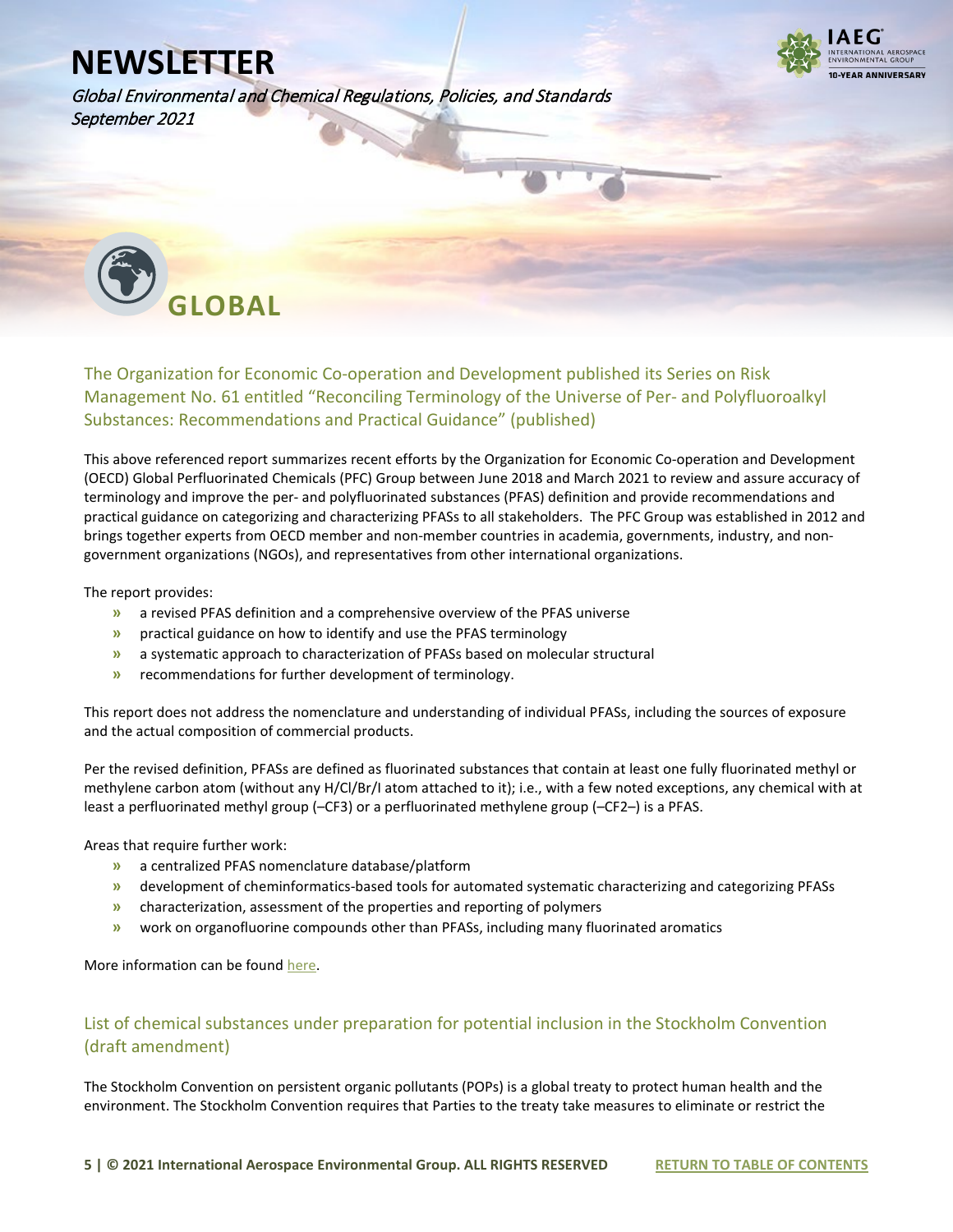

Global Environmental and Chemical Regulations, Policies, and Standards September 2021

production and use of certain hazardous chemicals on the list of POPs in the Convention. Proposals for three new substances groups have been submitted by the European Union (EU), Canada, and the United Kingdom (UK) to the Stockholm Convention Secretariat for listing as POPs. The proposals are as follows:

- **»** submitted by the UK: Chlorinated paraffins with carbon chain lengths in the range C14-17 and chlorination levels at or exceeding 45% chlorine by weight (No CAS/EC available)
- **»** submitted by Canada: Long-chain perfluorocarboxylic acids, their salts, and related compounds (No CAS/EC available)
- **»** submitted by the EU: Chlorpyrifos (CAS No.: 2921-88-2, EC No.: 220-864-4) for addition to Annex A

When a substance is listed under Annex A, the parties must take measures to eliminate the production and use of it. Specific exemptions for use or production are listed in the Annex and apply only to the parties that registered for them.

These proposals will be reviewed by the Persistent Organic Pollutants Review Committee in January 2022.

More information can be foun[d here.](https://echa.europa.eu/hu/list-of-substances-proposed-as-pops)

<span id="page-5-0"></span>

## <span id="page-5-1"></span>**China**

### <span id="page-5-2"></span>Announcement on the inclusion of new registered chemical substances in the Inventory of Existing Chemical Substances in China (published)

On 17 August 2021, China's Ministry of Ecology and Environment released a list of 15 new substances to be added to the Inventory of Existing Chemical Substances in China. This is the inventory of chemical substances which are produced or imported into China. Substances on this list do not need to be registered as new substances in China. If the substance is not included in the inventory, China New chemical substance notification shall be required.

The following substances are added to the list (CAS No. provided below if available):

- **»** Acrylic acid, reaction products with bis[(oxiranyl)alkoxy]benzene
- **»** Substituted [(hydroxyl alkylpropionyl) phenoxy aryl]alkan-1-one
- **»** Alkyl aminoethanol
- **»** Aromatic sulfonic acid, amino-hydroxy- [[(sulfoxy)alkyl]sulfonyl]-, reaction products with (aminoaryl) urea hydrochloride, diazotized amino-[[(sulfooxy)alkyl]sulfonyl] aromatic sulfonic acid salts and polyhalogenotriazine
- **»** Hydroxy-polyalkyl-oxabicyclohexanone
- **»** Phosphonic acid, alkyl ester, metal salt
- **»** Mixture of unsaturated aliphatic ketone
- **»** (Amino aryl substituted pyrazolopyrimidinyl) heterocyclyl propenone
- **»** Polyhalogenobenzoxazole
- **»** Alkyl but-2-enoate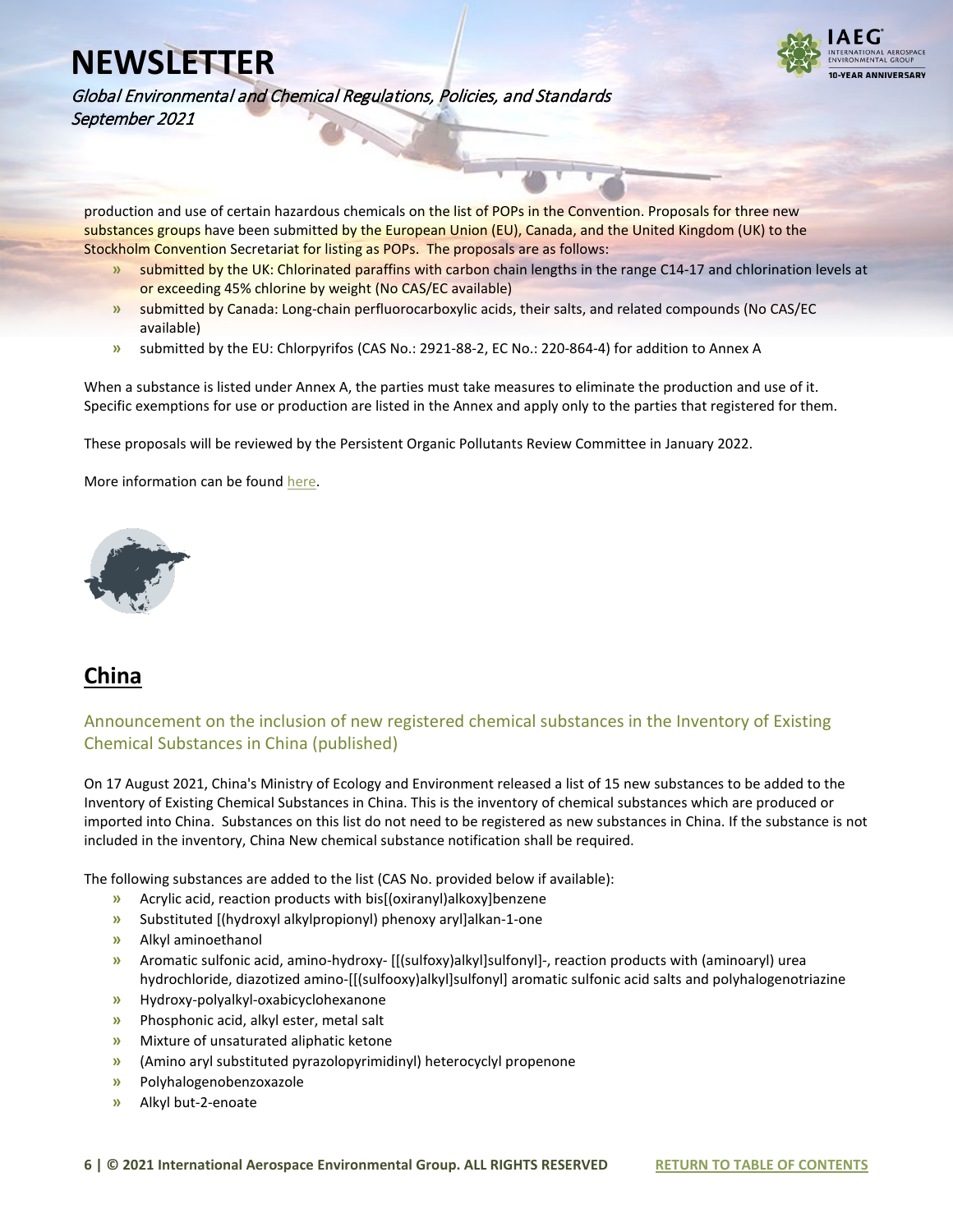

Global Environmental and Chemical Regulations, Policies, and Standards September 2021

- **»** 1,1,7-Trichloro-1-hepten-3-one (CAS No.: 158355-41-0)
- **»** 3-Hexenoic acid, cyclopropylmethyl ester (CAS No.: 1253414-42-4)
- **»** (4E)- 4- Methyl-5-(4-methylphenyl)-4-pentenal (CAS No.: 1226911-69-8)
- **»** Perhydro-4-ethyl-8-methyl-1-naphthalenone (CAS No.: 870515-09-6)
- **»** 3-Propylphenol (CAS No.: 621-27-2)

There are no non-compliance provisions for this announcement.

More information can be found her[e in English](https://www.iaeg.com/elements/pdf/CHN_Update_to_IECSC_english.pdf) an[d in Chinese.](https://www.mee.gov.cn/xxgk2018/xxgk/xxgk01/202108/t20210820_858462.html) 

### <span id="page-6-0"></span>Notice on soliciting opinions on the National Standard "Emission Standard of Air Pollutants for the Coking Chemical Industry" (draft amendment)

The Chinese Ministry of Ecology and Environment is seeking comments on the draft Emission Standard of Air Pollutants for the Coking Chemical Industry (the Standard). They are aiming to improve the national air pollutant discharge standards and promote coking chemical industry technological progress and sustainable development. This revision:

- **»** adjusted some emission control requirements
- **»** adjusted pollutant monitoring requirements
- **»** adjusted terms of implementation and supervision

This standard is the basic requirement for emission control of air pollutants from the coking chemical industry. Following consultation, the Standard will go into effect from 1 July 2022 for newly built enterprises and from 1 July 2023 for existing enterprises.

Interested parties can provide comments by the 24 September 2021 deadline.

More information can be found her[e in English](https://www.iaeg.com/elements/pdf/CHN_Draft_Emission_Standard_for_Coking_Chemicals_english.pdf) an[d in Chinese.](https://www.iaeg.com/elements/pdf/CHN_Draft_Emission_Standard_for_Coking_Chemicals.pdf)

### <span id="page-6-1"></span>**India**

### <span id="page-6-2"></span>Indian Technical Committee for Paints, Varnishes, and Related Products introduced changes to the Indian Standard 101: Part 1 (draft standard)

The Indian Technical Committee for Paints, Varnished and Related Products introduced changes to the Bureau of Indian Standards (BIS) 101: Part 1: Sec 8: 2015. The goal of the changes is to harmonize the Indian standard with the corresponding International Standards ISO 15528 and ISO 18451-1:2019. The main changes are as follows:

- **»** the preparation of the glass container has been changed
- **»** the duplicate determination has been changed to single determination
- **»** besides ethanol, methanol has been added as an alternative wetting agent
- **»** the BIS adjusted standard atmospheric parameters to fit Indian atmospheric and climate conditions: 27 ± 2°C and  $65 \pm 5$  percent relative humidity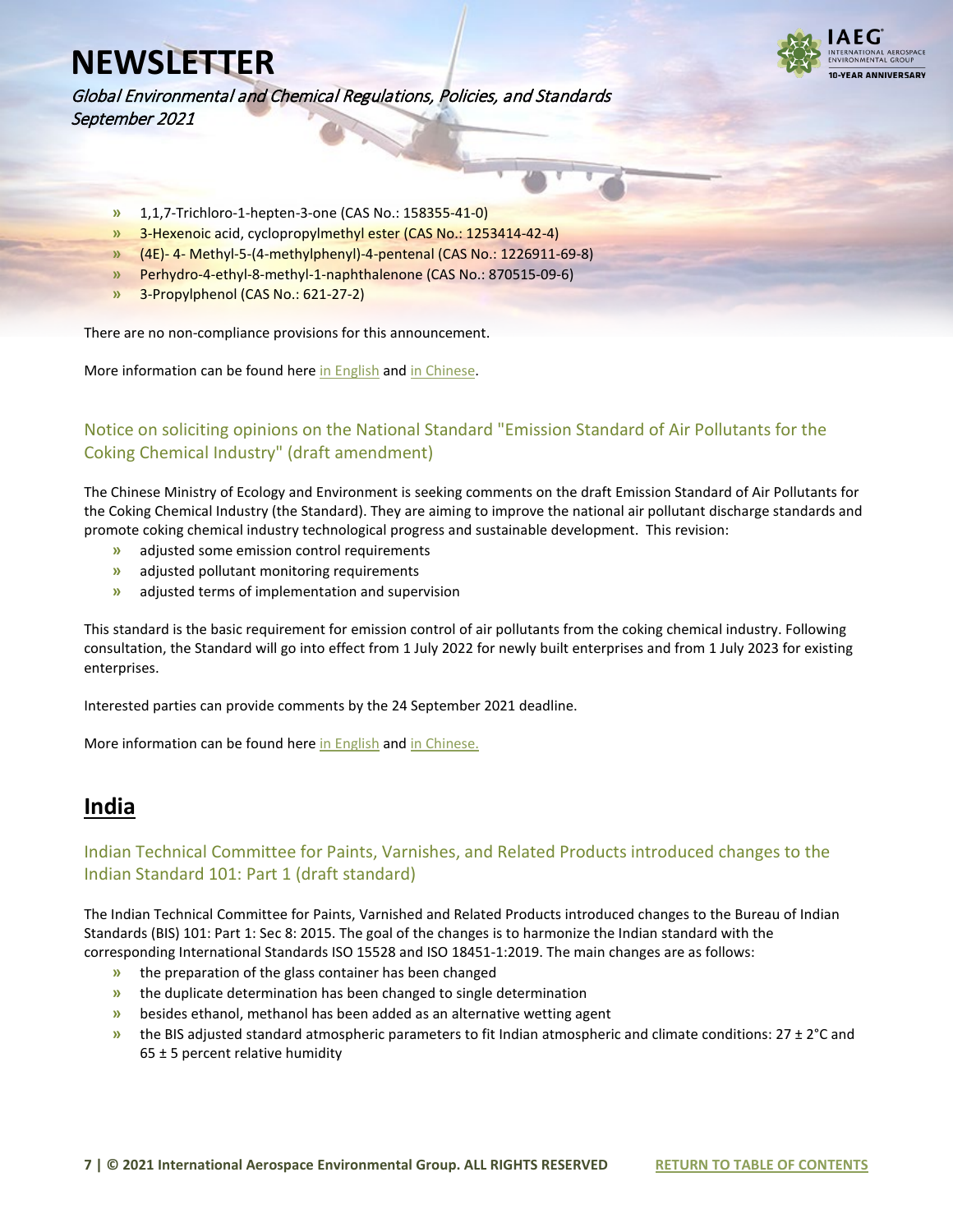

Global Environmental and Chemical Regulations, Policies, and Standards September 2021

The comments should be shared in the prescribed template throug[h the portal](https://www.services.bis.gov.in:8071/php/BIS_2.0/login) no later than 25 September 2021.

More information can be foun[d here.](https://www.iaeg.com/elements/pdf/IND_Draft_Standard_Paints_Varnishes.pdf)

### <span id="page-7-0"></span>Polyphosphoric Acid (Quality Control) Order, 2021 (draft standard)

The Government of India has published the draft "Polyphosphoric Acid (Quality Control) Order, 2021" (the Order) that regulates the use of polyphosphoric acid (CAS No.: 7664-38-2). To protect human health and the wider ecosystem, the Order ensures that the Indian Standard, titled 'Polyphosphoric Acid - Specification', (IS 17439:2020) becomes mandatory. The Order applies to polyphosphoric acid goods and articles (HS Code 2809 2020).

Under this Order, locally manufactured or imported polyphosphoric acid goods and articles shall:

- **»** conform to the Indian Standard (IS 17439:2020).
- **»** bear the standard mark under license from the Bureau of the Indian Standards (BIS), as per Scheme-II of Schedule-II of the BIS (Conformity Assessment) Regulations 2018

The requirements of this Order do not apply to goods or articles meant for export.

As the certifying and enforcing authority for polyphosphoric acid goods and articles, the BIS shall govern the use of standard marks through the BIS Act 2016 and the rules and regulations made thereunder. Any person who violates the provisions of this Order shall be punishable under the provisions set out in the BIS Act 2016.

More information can be foun[d here.](https://www.iaeg.com/elements/pdf/IND_Polyphosphoric_Acid_Quality_Control_Order.pdf)

### <span id="page-7-1"></span>**Japan**

#### <span id="page-7-2"></span>206 Chemicals Added to Chemical Substance Control Law (published)

The Japanese Ministry of Health, Labor and Welfare (MHLW), Ministry of Economy, Trade, and Industry (METI), and Ministry of the Environment (MOE) published a total of 206 new chemical substances under the Chemical Substance Control Law (CSCL). These substances are classified as Newly Announced Chemical Substances under the CSCL and are added to the Existing and New Chemical Substances inventory. For new chemical substances, approval is required from the MHLW, METI, and MOE prior to production/import.

Penalties for non-compliance include fines up to one million yen and/or imprisonment up to three years.

More information can be found her[e in English](https://www.iaeg.com/elements/pdf/JPN_CSCL_Chemicals_Update_english.pdf) an[d in Japanese.](https://www.iaeg.com/elements/pdf/JPN_CSCL_Chemicals_Update.pdf)

### <span id="page-7-3"></span>Revision on import of clearance procedures for chemical substances under the Chemical Substance Control Law (published)

On 30 August 2021, Japan's Ministry of Economy, Trade, and Industry (METI) published a revision on the Import of Clearance Procedures for Chemical Substances under the Chemical Substance Control Law (CSCL). The amendments within the regulation will enter into force on 22 October 2021.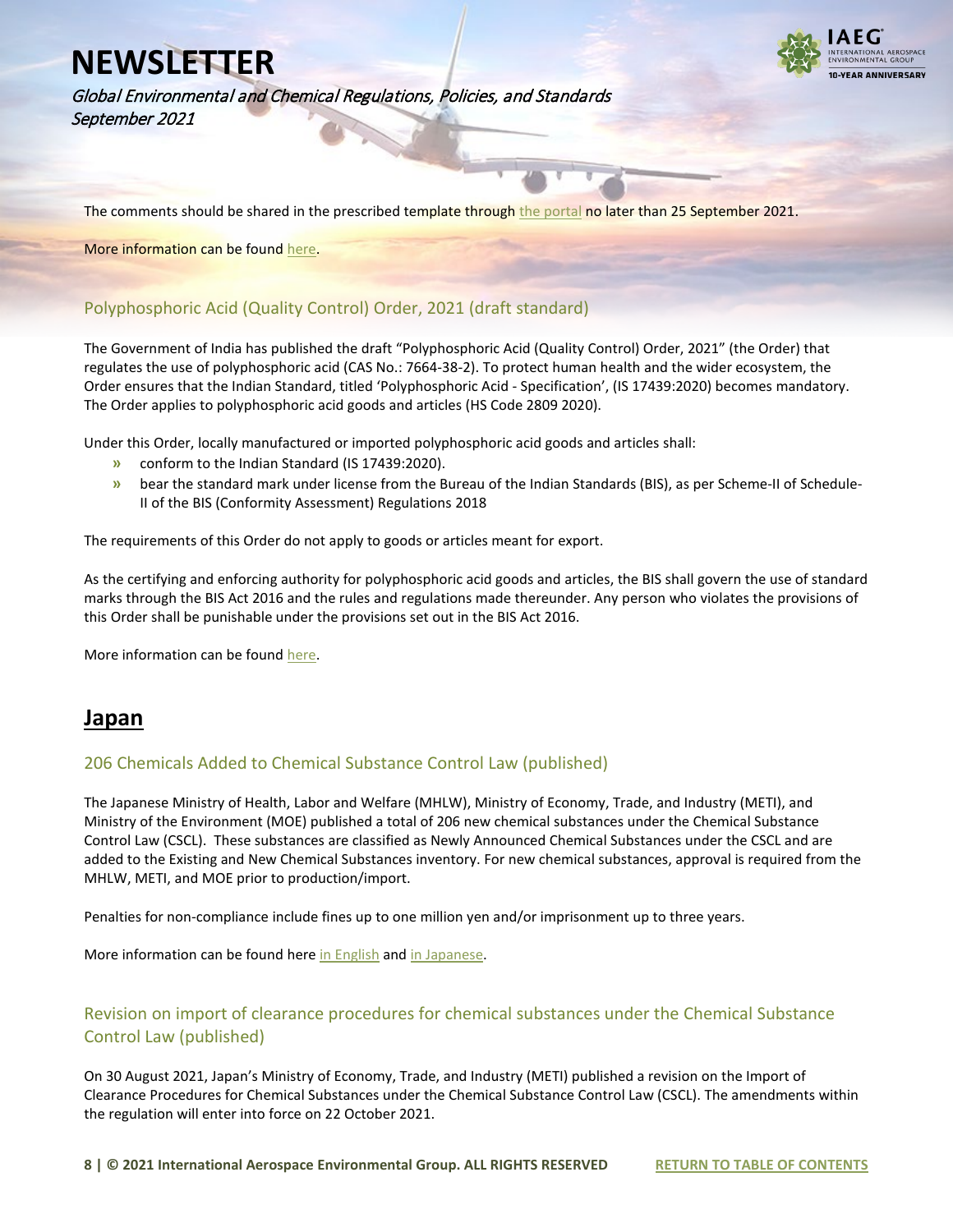

Global Environmental and Chemical Regulations, Policies, and Standards September 2021

The amendments to the regulation include:

- **»** addition of 2,2,2-trichloro-1-(2-chlorophenyl)-1-(4-chlorophenyl) ethanol, and perfluorooctanoic acid (PFOA) and its salts to Appendix 1 (List of Class I Specified Chemical Substances) –these substances are subject to prior permission for manufacture and/or import
- **»** addition of 13 product categories of PFOA and its salts to Appendix 2 these are prohibited from import if PFOA and/or its salts are used. The following are the 13 product categories of PFOA and its salts:
	- **–** water-resistant and oil-resistant paper
	- **–** water-repellent and oil-repellent textiles
	- **–** cleaning agents
	- **–** anti-reflection agents used in the manufacture of semiconductors
	- **–** paints and varnish
	- **–** water and oil repellents
	- **–** adhesives and sealing fillers
	- **–** fire-extinguishing agents, fire-extinguishing foam and fire extinguishers
	- **–** toners
	- **–** water-resistant and oil-resistant clothes
	- **–** water-repellent and oil-repellent floor coverings
	- **–** floor waxes
	- **–** photographic paper

Penalties for non-compliance include fines up to one million yen and/or imprisonment up to three years.

More information can be found her[e in English](https://www.iaeg.com/elements/pdf/JPN_Revision_on_Import_Clearance_Procedures_english.pdf) an[d in Japanese.](https://www.iaeg.com/elements/pdf/JPN_Revision_on_Import_Clearance_Procedures.pdf)

### <span id="page-8-0"></span>**Russia**

### <span id="page-8-1"></span>On amendments to the Federal Law 'On Limiting GHG Emissions' in terms of verification of reports on greenhouse gas emissions (draft amendment)

On 31 August 2021, the Ministry of Economic Development of the Russian Federation published amendments to the draft law, which aims to reduce greenhouse gas (GHG) emissions. The amendments provide further clarification on the verification process of reports on GHG emissions. The main changes include:

- **»** Part 3 of Article 7 a regulated organization may verify their report on GHG emissions (prior to submission) and are obliged to include the verified GHG emissions information on their report (e.g., stationary and mobile sources of environmental pollution)
- **»** Part 5 of Article 7 verification of the GHG emissions report must be carried out by a legal entity accredited by the National Accreditation System
- **»** Part 8 of Article 8 verification of the GHG emissions report must include an assessment of the compliance of economic and other activities resulting in GHG emissions
- **»** Part 5 of Article 9 verification of the climate projects must be made by companies accredited by the National Accreditation System (not affiliated with the Executive Climate Project)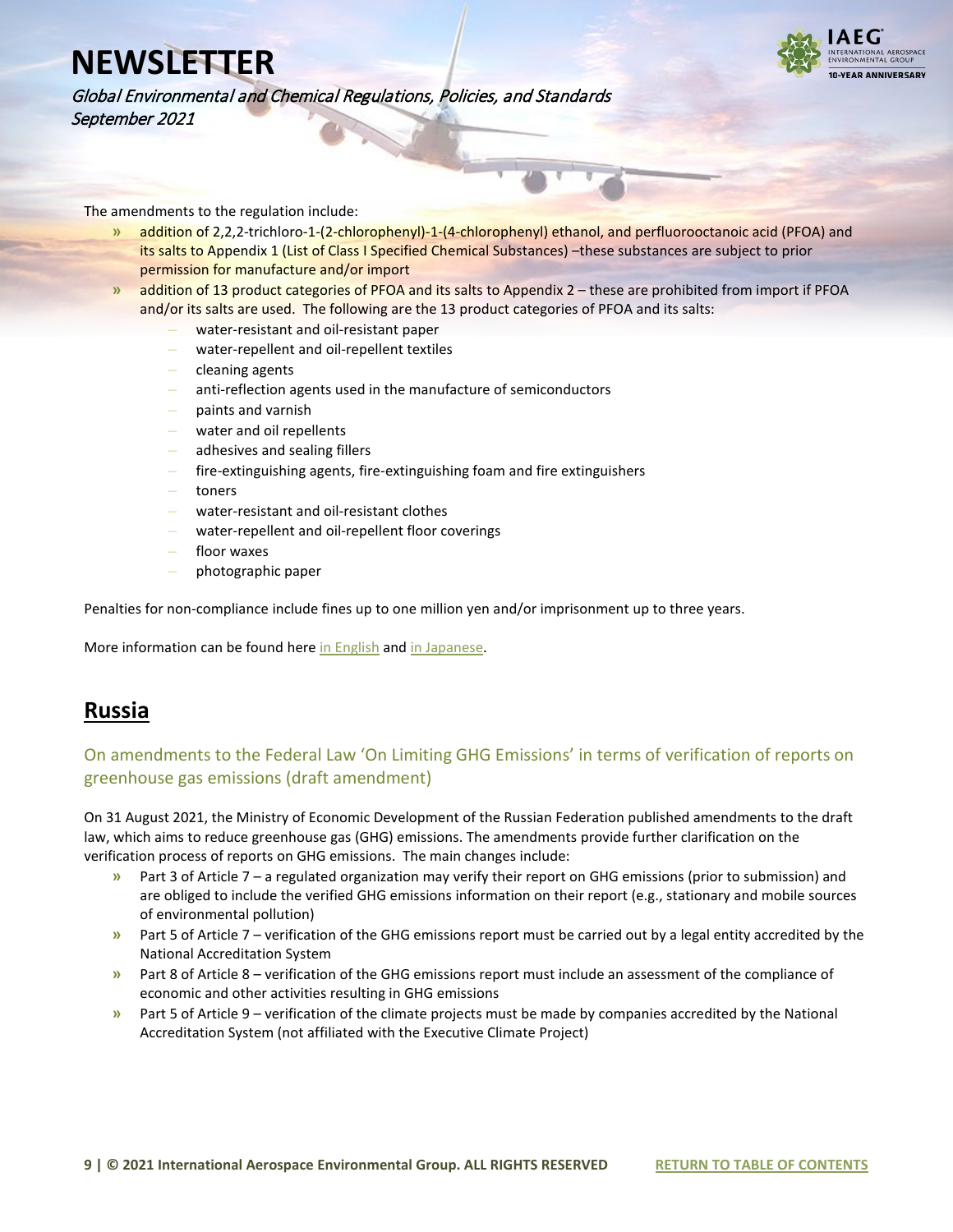Global Environmental and Chemical Regulations, Policies, and Standards September 2021



The public consultation period concluded on 14 September 2021. The amended Federal Law is expected to enter into force on 1 January 2023.

More information can be found her[e in English](https://www.iaeg.com/elements/pdf/RUS_Draft_amendment_on_limiting_GHG_emissions_english.pdf) an[d in Russian.](https://regulation.gov.ru/projects/List/AdvancedSearch#npa=119816) 

## <span id="page-9-0"></span>**Saudi Arabia**

### <span id="page-9-1"></span>Waste Management System (published)

On 15 September 2021, Saudi Arabia announced the Waste Management System which aims to regulate the activities of all wastes including transportation, sorting, storage, import, export, treatment, and safe disposal. This system, which replaces the Municipal Solid Waste Management System issued by Royal Decree No. M/48, will not be applicable for radioactive, nuclear, and military waste.

To engage in waste management, facilities must obtain a permit from the National Center for Waste Management. The center will issue the controls and requirements that facilities and waste producers must follow and will classify wastes according to their hazards and impact on public health and the environment.

Penalties for non-compliance include fines and/or imprisonment.

More information can be found her[e in English](https://www.iaeg.com/elements/pdf/SAU_Waste_Management_System_english.pdf) an[d in Arabic.](https://www.uqn.gov.sa/gh2/)

### <span id="page-9-2"></span>**South Korea**

### <span id="page-9-3"></span>Enforcement 2021.9.13: Revisions to Regulations on Classification and Labeling of Chemical Substances (published)

The Korean National Institute of Environmental Science published revisions to the Regulations on Classification and Labeling of Chemical Substances. The regulation stipulates details of classification criteria for hazardous substances, notification and public notice of the hazard examination results, and mandatory labelling elements of hazardous substances and mixtures. The revisions make the following changes to the regulation:

- **»** Renaming of hazard statements:
	- **–** "water reactivity" and "substances and mixtures" are now listed as "water-reactive substances and mixtures"
	- **–** "severe eye damage/irritation" is now listed as "serious eye damage/eye irritation"
	- **–** "target organ-single exposure" is now listed as "specific target organ toxicity-single exposure"
	- **–** "target organ-repeated exposure" is now listed as "specific target organ toxicity-repeated exposure"
	- **–** "aquatic environment hazard-acute (4.1)" is now listed as "aquatic environment hazard (4.1) acute"
- **»** Assigning of additional hazard classifications and statements for the following substances:
	- **–** palladium (II) acetate (CAS No.: 3375-31-3)
	- **–** oleic acid compound with (Z)-N-octadec-9-enylpropane-1,3-diamine (CAS No.: 34140-91-5, 40027-38-1)
	- **–** ethyl-α,α-dichlorobenzeneacetate (CAS No.: 5317-66-8)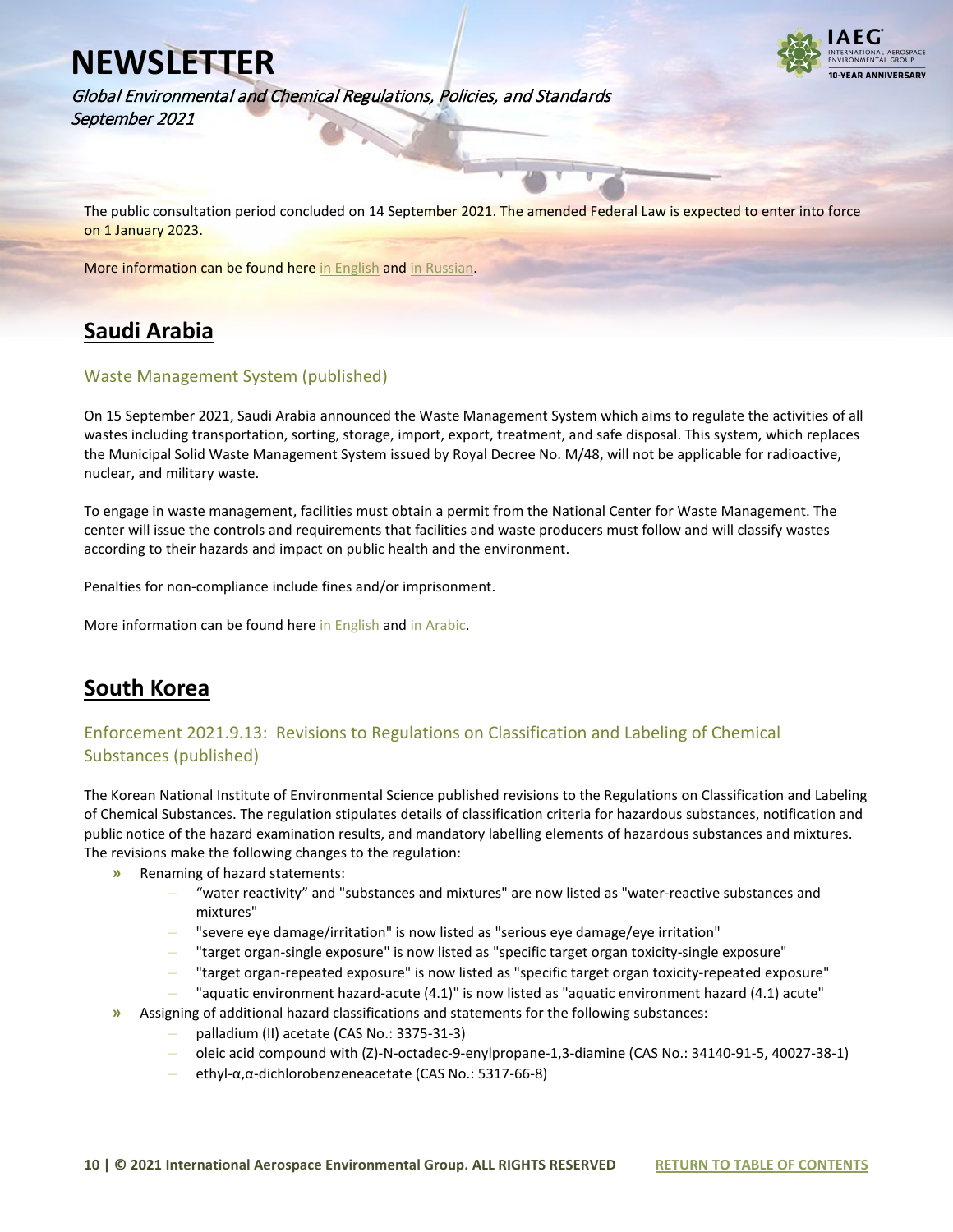**–**



Global Environmental and Chemical Regulations, Policies, and Standards September 2021

- **»** Addition of 23 substances to Annex 4 (Annex 4 contains the list of classifications and indications for substances) to be classified as toxic substances:
	- **–** toxic substances are a type of hazardous substances under the K-REACH regulation
	- **–** toxic substances are subject to requiring import notifications, chemical accident prevention management plans, and hazardous chemical business license if needed.
	- **–** the 23 substances can be viewed at the link provided below
- **»** Addition of 4 substances to the list of substances requiring accident prevention management plans
	- **–** trimethylamine (CAS No. 75-50-3)
		- **–** acrylic acid (CAS No. 79-10-7)
		- **–** nitrobenzene (CAS No. 98-95-3)
		- **–** ethylenediamine (CAS No. 107-15-3)

Penalties for non-compliance include fines and/or imprisonment.

More information can be found at here [in English](https://www.iaeg.com/elements/pdf/KOR_Amendment_Regulations_on_Classification_and_Labeling_english.pdf) and [in Korean.](https://www.law.go.kr/LSW/admRulLsInfoP.do?chrClsCd=&admRulSeq=2100000204516#AJAX)

#### <span id="page-10-0"></span>Simplification of the data submission process for hazard information under K-REACH (published)

The South Korean Ministry of Environment published an amendment to Article 36 of the Enforcement Regulations of the Chemical Substance Registration and Evaluation Act, which sets out enforcement rules under the Act on the Registration and Evaluation of Chemicals (K-REACH). The amendment applies to the submission of hazard information data under K-REACH.

In the place of hazard information and Form No.26, material safety data sheets (MSDS) can be submitted by manufacturers and importers for certain chemical substances under K-REACH. MSDS submissions are allowed for:

- **»** hazardous substances that have registration grace periods but have not yet been registered as existing substances
- **»** the production or import of substances in volumes less than 10 tonnes per year, provided that registration or preregistration has been completed for this purpose

This is not a requirement to switch to the MSDS but rather an alternative option for companies as a way to reduce the submission of duplicate information.

There are no non-compliance measures associated with this update.

More information can be foun[d here](https://www.chemnavi.or.kr/chemnavi/spboard/noticedetail.do?idx=55671) in Korean.

#### <span id="page-10-1"></span>Rules on restricted substances under K-REACH (draft amendment)

South Korea's Ministry of Environment is consulting until 23 September on plans to restrict the allowable use of 3 substances (lead, chromium, and acrylamide).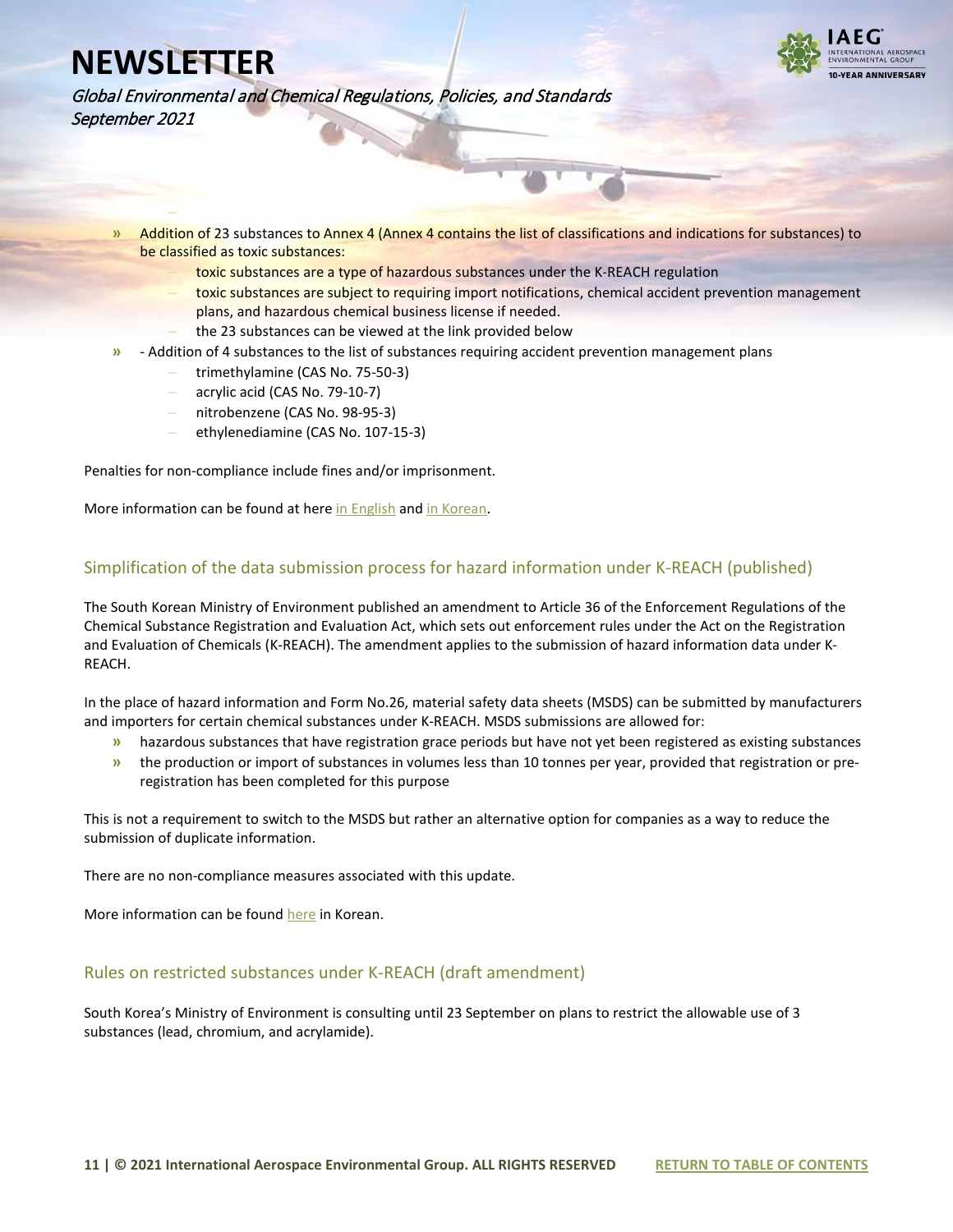

Global Environmental and Chemical Regulations, Policies, and Standards September 2021

The proposed updates include:

- **»** lead restrictions:
	- **–** use in paints will be limited to 90 parts per million (ppm)
	- **–** manufacture or import of mixtures containing lead above the 90-ppm limit for paint will be prohibited from 1 July 2022
	- **–** prohibition of the sale, storage, transport and use of such mixtures will apply from 1 January 2023.
- **»** chromium (VI) in paints:
	- **–** use in all paints will be limited to 1,000 ppm or above
	- **–** manufacture or import of paints containing 1,000 ppm or above will be prohibited from 1 January 2023
	- **–** sale, storage, transport, and use will be prohibited from 1 July 2023
- **»** acrylamide
	- **–** mixtures containing 1% or more of the substance will be prohibited from use in grout
	- **–** manufacture or import of mixtures containing 1,000 ppm or more of acrylamide will be prohibited from 1 July 2023
	- **–** prohibition of sales, storage, transport, and use will apply from 1 January 2024

Interested parties could provide comments by the 23 September 2021 deadline.

More information can be found her[e in English](https://www.iaeg.com/elements/pdf/KOR_Draft_Amendment_K-REACH_restrictions_english.pdf) an[d in Korean.](https://www.iaeg.com/elements/pdf/KOR_Draft_Amendment_K-REACH_restrictions.pdf)

### <span id="page-11-0"></span>**Taiwan**

#### <span id="page-11-1"></span>Update to Concerned Chemical Substances List (published)

Under Taiwan's Toxic and Concerned Chemical Substances Control Act (TCCSCA), the Environmental Protect Agency (EPA) has added two substances to its List of Concerned Chemical Substances (CCS), bringing the total substances on this list to three. This listing imposes restrictions on the substances which affect all companies manufacturing, importing, selling, transporting, using, and storing the substances. The two substances being added to the list are ammonium nitrate (CAS No.: 6484-52-2) and hydrofluoric acid (CAS No.: 7664-39-3). Ammonium nitrate is used as a fertilizer, in explosives, and in the manufacture of nitrous oxide, which was the first substance added to the CCS list by the EPA. Hydrofluoric acid is used in the manufacture of semiconductor chips, cleaning, and rust removing agents.

Manufacturing, import, sales, use and storage activities of the above substances must be approved by the EPA before the following deadlines: 1 August 2022 for ammonium nitrate and 1 February 2023 for hydrofluoric acid. Business must record operational volumes on a daily basis and report monthly to the competent authorities through an online system from 1 October 2021 for ammonium nitrate and 1 February 2022 for hydrofluoric acid.

Containers and packaging of products with hydrofluoric acid at concentrations >0.1% and <10% weight per weight (w/w), must comply with labeling requirements such as minimum label size. Companies with products containing >10% w/w of hydrofluoric acid, or >80% w/w ammonium nitrate are subject to EPA approval under TCCSCA, must report to the EPA on substance use, and comply with Safety Data Sheets requirements.

Additionally, companies handling >10% w/w of hydrofluoric acid (and a total operational volume of 300 kilograms [Kg] or more), or >80% w/w ammonium nitrate (and a total operational volume of 50,000 Kg) must:

- **»** submit a complete hazard prevention and response plan
- **»** take out liability insurance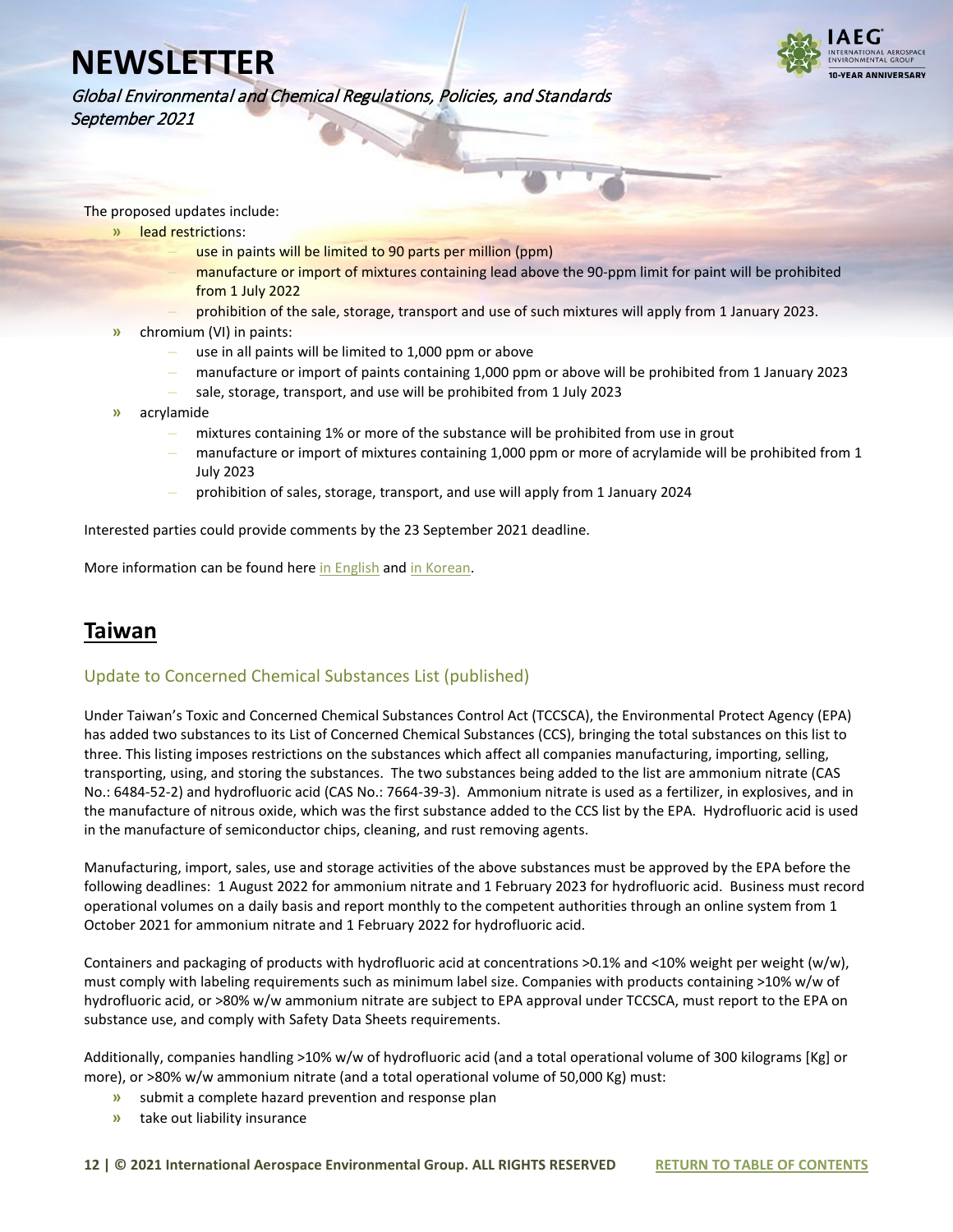

Global Environmental and Chemical Regulations, Policies, and Standards September 2021

- **»** assign professional response personnel
- **»** set up preventative measures

The EPA announced heavy penalties for non-compliance. Unauthorized use of either substance will result in fines from NT\$ 30,000 to NT\$ 300,00. Anyone responsible for death or accidents as a result of illegal use of these substances will be subject to imprisonment, minimum 7 years to a maximum life sentence, along with a fine of up to NT\$ 10 million.

More information can be found at this [press release.](https://www.iaeg.com/elements/pdf/TWN_Update_to_Concerned_Chemical_Substances_List-EPA_Release_english.pdf) A list of concerned chemical substances and their operation management matters amendment general description can be foun[d here.](https://www.iaeg.com/elements/pdf/TWN_Update_to_Concerned_Chemical_Substances_List-Operation_Management_english.pdf)

### <span id="page-12-0"></span>Revised guidelines on penalties for violation of the Toxic and Concerned Chemical Substances Control Act (published)

On 31 August 2021, Taiwan's Environmental Protection Administration published revised guidelines on penalties for violation of the Toxic and Concerned Chemical Substances Control Act (TCCSCA). This aims to better control the toxic and concerned chemical substances listed in the TCCSCA by strengthening the penalties. The main changes to the guidelines include:

- **»** the penalty for illegal operation of the substances listed under TCCSCA has been increased by three to ten times depending on the severity of the violation (Article 2 of the guidelines)
- **»** penalties have been added for violation of Paragraph 9 of Article 14 of the Measures for the Establishment and Management of Professional Technical Management Personnel for Toxic and Concerned Chemical Substances (Annex 1 and 2 of the guidelines)
- **»** the weight of factors and calculations have been amended for penalties concerning registration and reporting noncompliance for new and existing chemical substances (Annex 3 of the guidelines)

More information can be found her[e in English](https://www.iaeg.com/elements/pdf/TWN_Revised_Guidelines_on_Penalties_for_TCCSCA_english.pdf) and in Chinese.

<span id="page-12-1"></span>

### <span id="page-12-2"></span>**European Union**

#### <span id="page-12-3"></span>Updated application for authorization formats (published)

The European Chemicals Agency (ECHA) updated the format used to apply for authorization to use substances of very high concern (SVHCs). The new format aims to simplify the process for applicants, as it combines the analysis of alternatives, the socio-economic analysis and, when relevant, a substitution plan into a single document. The instructions on confidentiality have also been updated.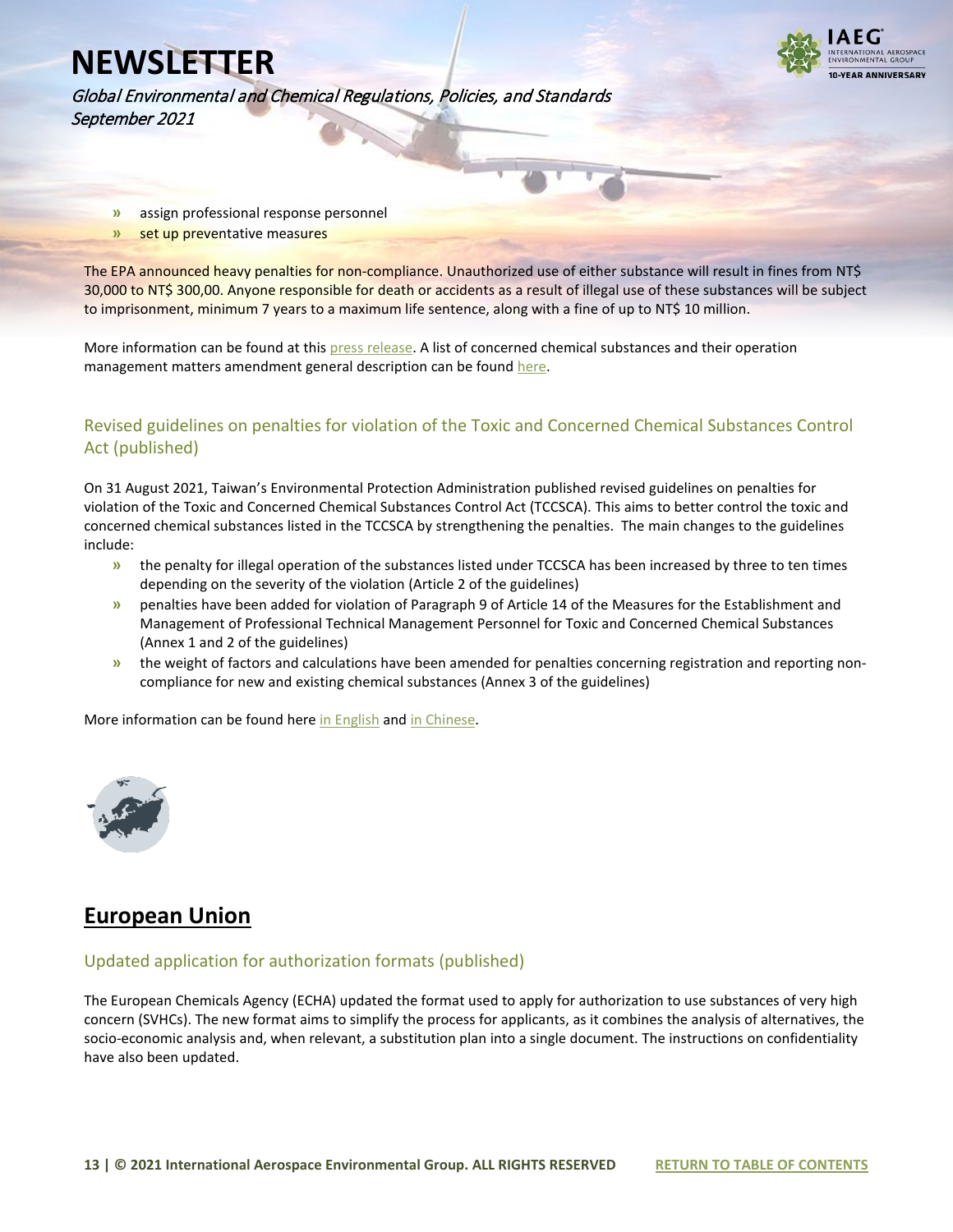

Global Environmental and Chemical Regulations, Policies, and Standards September 2021

Similarly, the opinion format for the Committees for Risk Assessment and for Socio-Economic Analysis has been revised. As requested by the European Commission, the opinion format also includes "a conclusion on whether or not the applicant has shown that the benefits for society from using the substance outweigh the risk to human health or the environment."

Applicants should start using these formats immediately. However, applications may be submitted in the old format until the end of 2021 if applicants have already finalized or are close to finalizing the content of their application.

More information can be found here at [this announcement](https://echa.europa.eu/hr/-/updated-application-for-authorisation-formats) from ECHA. The formats for applications for authorization can be found here.

### <span id="page-13-0"></span>The European Chemicals Agency SCIP dissemination portal is now public (published)

As part of the European Union (EU) Waste Framework Directive, all products containing substances of very high concern (SVHCs) > 0.1% weight by weight (w/w) at the article level and placed on the EU market were required to be reported to the European Chemicals Agency's (ECHA's) Substances of Concern in Products (SCIP) database starting from 5 January 2021. Since the requirement to report to the SCIP database was part of an EU directive, it was up to each EU Member State to implement the requirements into their national law. The deadline to do this was 5 July 2020. As of now, 25 out of 27 Member States (all but Spain and Luxembourg) have transposed a version of these requirements into their national laws. Enforcement procedures vary widely by Member State and are largely undefined.

The SCIP database went live to accept submissions in October 2020, and ECHA has since received a total of 17 million SCIP submissions as of September 2021. Approximately 6,000 EU companies have successfully complied with their new duty to notify ECHA about products containing SVHCs.

The long-awaited SCIP dissemination portal was opened by ECHA on September 14th to public access. This can be accessed by consumers, authorities, and waste operators. Apart from the identity of the submitting legal entity, all the other submitted data that is included in a SCIP notification can be viewed by anyone who accesses the dissemination portal. Currently, roughly four million notifications have been uploaded to this portal. However, the agency plans to make 100% of the successful notifications available in the coming months.

More information can be foun[d here.](https://echa.europa.eu/hr/-/know-more-about-hazardous-chemicals-in-products-scip-data-published)

#### <span id="page-13-1"></span>Guidance on registration (under the REACH Regulation) updated – Version 4.0 (published)

On 18 August 2021, the European Chemicals Agency published an updated version (Version 4.0) of the guidance document on registration covered by the EU REACH Regulation. The main aim of the document is to ensure that users are compliant with their obligations under the EU REACH Regulation.

The main changes to the guidance document include:

- **»** alignment with the Commission Implementing Regulation (EU) 2019/1692 on the application of certain registration and data-sharing provisions of REACH after the expiry of the final registration deadline for phase-in substances (includes information on the registration process following pre-registrations being no longer valid, and advice for companies on how to calculate the most appropriate tonnage band)
- **»** alignment with the Commission Implementing Regulation (EU) 2020/1435 on the duties placed on registrants to update their registrations under REACH (includes information on determining when REACH registrations need to be updated – Section 7.2)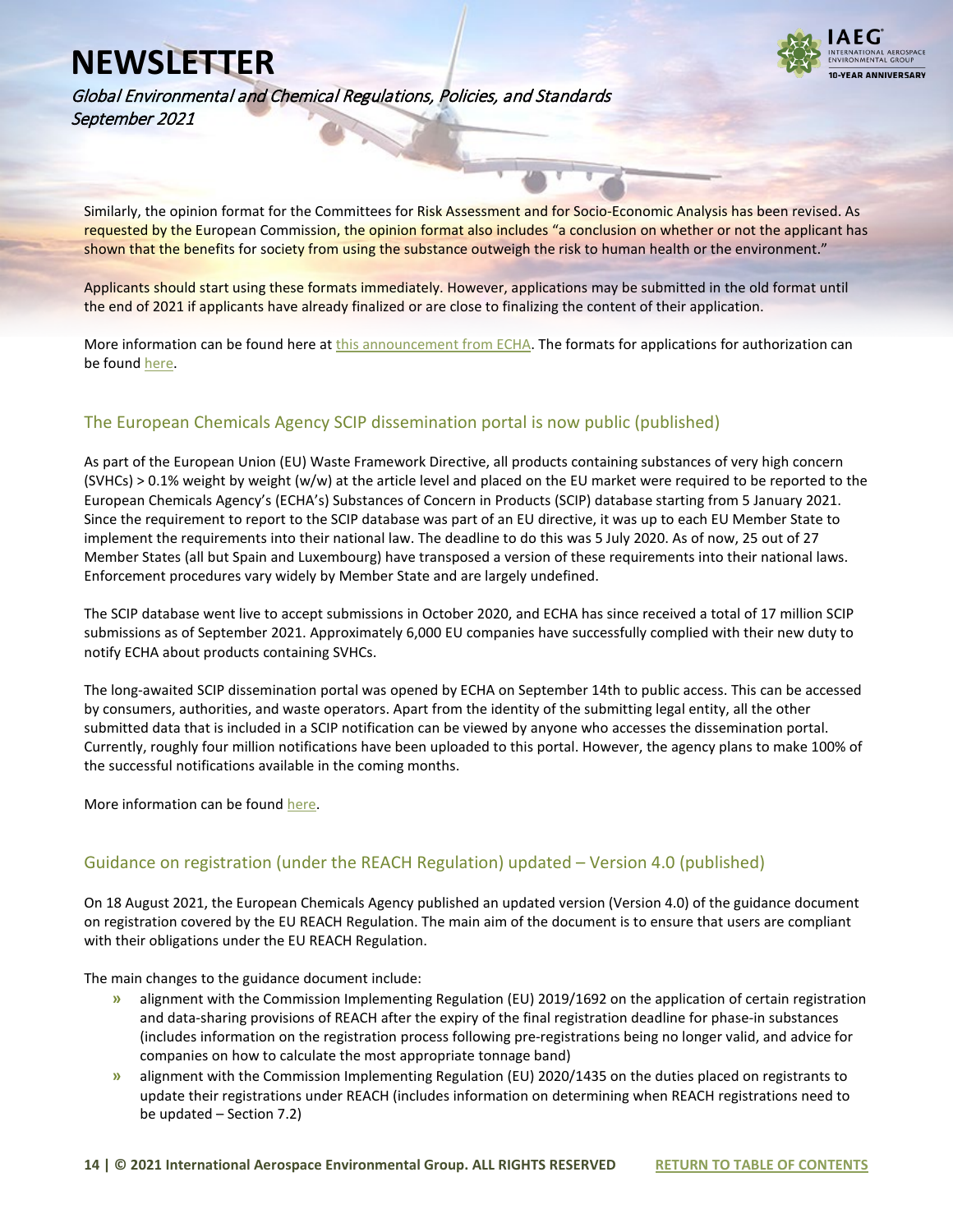

Global Environmental and Chemical Regulations, Policies, and Standards September 2021

- **»** more information on the notification of ceasing the manufacture or import (Section 7.2)
- **»** new section (Section 8) with information about when a registration is no longer valid
- **»** new section (Section 4.3) on data sharing for joint submissions such as the data requirements, obligations, and conditions for opting out from the joint submission.

More information can be found at [here.](https://echa.europa.eu/hr/-/guidance-on-registration-updated)

#### <span id="page-14-0"></span>Substances of very high concern identification (proposed)

On 3 September 2021, European Union (EU) Member States submitted proposals to identify the following three substances relevant to the Aerospace and Defense industry as Substances of Very High Concern (SVHCs):

- **»** 6,6'-di-tert-butyl-2,2'-methylenedi-p-cresol (DBMC) (CAS No.: 119-47-1, EC No.: 204-327-1) used in manufacture and formulation of rubber and non-rubber polymers at industrials sites in adhesives, lubricants, and similar products
- **»** S-(tricyclo[5.2.1.0'2,6]deca-3-en-8(or 9)-yl) O-(isopropyl or isobutyl or 2-ethylhexyl) O-(isopropyl or isobutyl or 2 ethylhexyl) phosphorodithioate (CAS No.: 255881-94-8, EC No.: 401-850-9) – used in industrial formulation of lubricant, additives, lubricants, and greases
- **»** tris(2-methoxyethoxy)vinylsilane (CAS No.: 1067-53-4, EC No.: 213-934-0) used in manufacture of rubber, plastic, and sealants and as a laboratory chemical

The European Chemicals Agency has launched consultations on the SVHC identification proposals published by the Member States. Interested parties are invited to provide comments by 18 October 2021. If a substance is identified as an SVHC, it will be added to the Candidate List for eventual inclusion in the Authorisation List.

More information can be foun[d here.](https://echa.europa.eu/substances-of-very-high-concern-identification)

#### <span id="page-14-1"></span>ECHA harmonized classification and labelling for three substances (consultation)

The European Chemicals Agency (ECHA) opened a consultation period to invite comments on the hazard classes of tetrasodium 4-amino-5-hydroxy-3,6-bis[[4-[[2-(sulphonatooxy)ethyl]sulphonyl] phenyl]azo]naphthalene-2,7-disulphonate; Reaction products of 4-amino-5-hydroxynaphthalene-2,7-disulfonic acid, coupled twice with diazotized 2-[(4 aminophenyl)sulfonyl]ethyl hydrogen sulfate, sodium salts; disodium 4-amino-5-hydroxy-3,6-bis{[4-(vinylsulfonyl) phenyl]diazenyl}naphthalene-2,7-disulfonate; (CAS No.: 17095-24-8, 100556-82-9; EC No.: 241-164-5) – used as a coloring agent for textiles and black toner particles

Interested parties can give comments related to the hazard classes open for commenting during the consultation in question by the deadline of 5 November 2021. More information can be found [here.](https://echa.europa.eu/harmonised-classification-and-labelling-consultation/-/substance-rev/66602/del/50/col/synonymDynamicField_1350/type/desc/pre/1/view)

In addition, ECHA opened a consultation period to invite comments on the hazard classes of 2 other substances:

- **»** 7-oxabicyclo[4.1.0]hept-3-ylmethyl 7-oxabicyclo[4.1.0]heptane-3-carboxylate (CAS No.: 2386-87-0; EC No.: 219- 207-4) – used in inks and coatings, electronics, and in the manufacture of polymers
- **»** Formic acid...% (CAS No. 64-18-6; EC No. 200-579-1) used in coatings, cleaning agents, preserving agents; as an intermediate; and in the manufacture of polymers and resins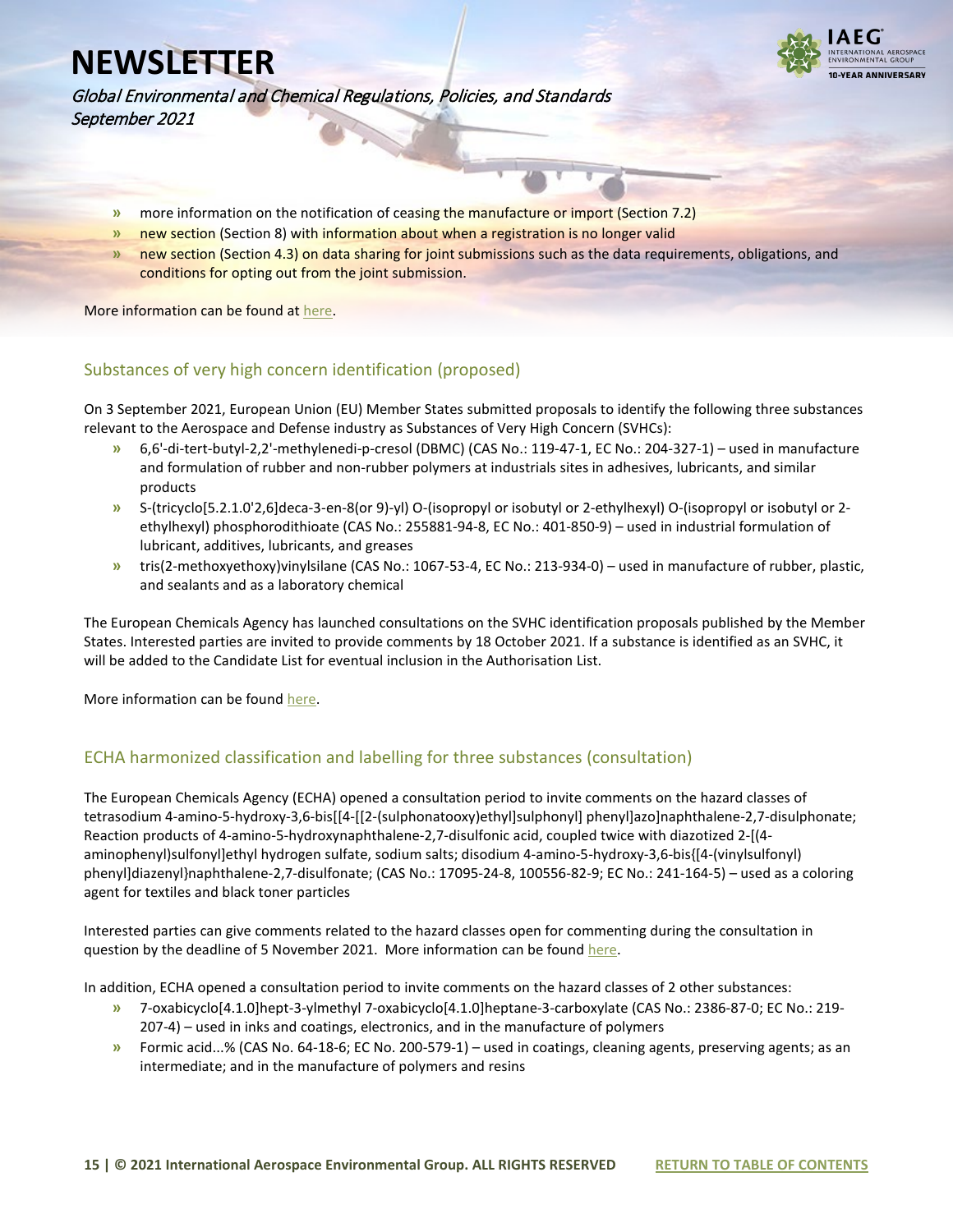

Global Environmental and Chemical Regulations, Policies, and Standards September 2021

Interested parties can give comments related to the hazard classes open for commenting during the consultation in question by the deadline of 22 October 2021. You can provide comments here on [7-oxabicyclo\[4.1.0\]hept-3-ylmethyl 7](https://comments.echa.europa.eu/comments_cms/AnnexXVCLH.aspx?RObjectId=0b0236e18544ff7e) [oxabicyclo\[4.1.0\]heptane-3-carboxylate](https://comments.echa.europa.eu/comments_cms/AnnexXVCLH.aspx?RObjectId=0b0236e18544ff7e) and on [Formic acid...%.](https://comments.echa.europa.eu/comments_cms/AnnexXVCLH.aspx?RObjectId=0b0236e180fa9c7a)

#### <span id="page-15-0"></span>Community rolling action plan Substance Evaluation Conclusion: Bis(4-hydroxy-N-methylanilinium) sulphate (announced)

When an European Union (EU) Member State has evaluated or plans evaluate a substance over the coming years, the substance is added to a list called the Community rolling action plan (CoRAP). Bis(4-hydroxy-N-methylanilinium) sulphate (CAS No.: 55-55-0; EC No.: 200-237-1) was added to the CoRAP for substance evaluation by Italy to clarify concerns about mutagenicity and skin sensitization.

The conclusion of the substance evaluation yielded the need for follow-up regulatory action at the EU level in the form of assigning the following greenhouse gas hazard categories:

- **»** sub-categorization as Skin sensitizer 1A; H317, STOT RE 1; H372
- **»** germ cell mutagenicity 2; H341

Next steps include preparation of an Annex VI dossier according to the Classification, Labelling, and Packaging regulation. Annex VI contains the requirements for preparing dossiers to propose and justify harmonized classification and labelling of substances at the EU level as well as a large list of hazardous substances for which harmonized classification and labelling have been established at the EU level.

More information can be foun[d here.](https://echa.europa.eu/information-on-chemicals/evaluation/community-rolling-action-plan/corap-table/-/dislist/details/0b0236e183fc7542)

#### <span id="page-15-1"></span>European PFAS Ban (proposal)

Germany, the Netherlands, Sweden, Denmark, and Norway are intending to submit a restriction proposal for per- and polyfluoroalkyl substances (PFAS) to the European Chemicals Agency ECHA by 19 July 2022. The proposal will include restrictions on manufacturing, marketing, authorization, and use of PFAS. More than 6,000 substances and numerous uses/products were brought up for restriction in the proposal.

A survey has been issued (available until 17 October 2021) which aims to ensure that the information about PFAS and alternatives is accurate and representative of the market.

More information can be foun[d here.](https://www.rivm.nl/en/pfas/official-start-to-ban-pfas-in-europe)

### <span id="page-15-2"></span>**Belgium**

#### <span id="page-15-3"></span>Law on the marketing and use of explosive precursors (draft amendment)

On 23 August 2021, the Belgian Government submitted a draft law to implement the Regulation (EU) 2019/1148 of the European Parliament and of the Council of 20 June 2019 on the marketing and use of explosive precursors. The European Union (EU) Regulation went into force 1 February 2021. The draft law amends the EU regulation as follows to implement it into Belgian law: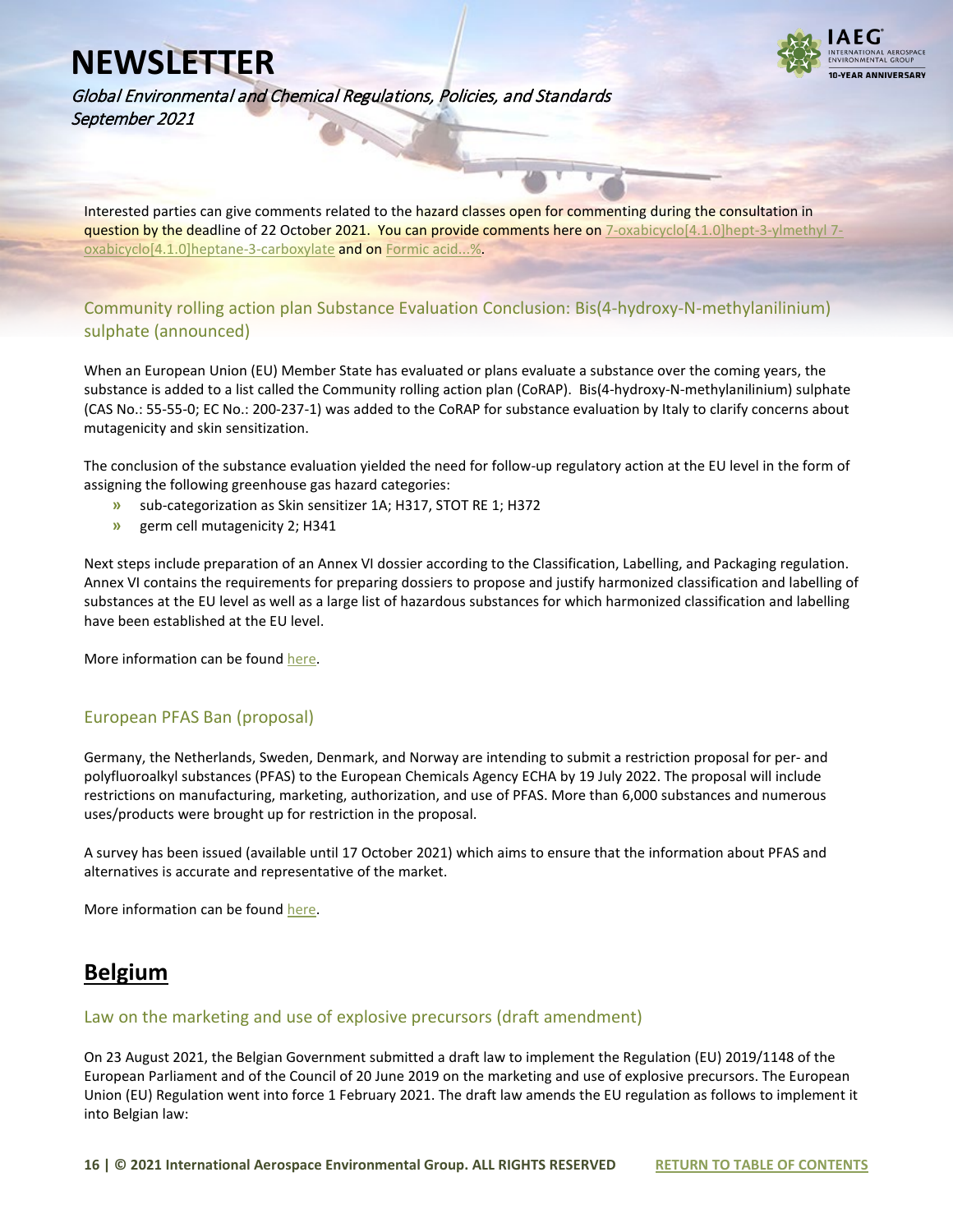

Global Environmental and Chemical Regulations, Policies, and Standards September 2021

- **»** extension of the definition of "a member of general public" to any natural or legal entities acting for purposes unrelated to its commercial, industrial, or liberal activity
- **»** termination of the registration process and introducing a licensing process
- **»** provision of exchanging information between economic operators in the supply chain
- **»** training of the personnel of the economic operators who provides explosive precursors to the general public
- **»** verification of certain conditions at the point of sale
- **»** an obligation for economic operators and online marketplaces to report suspicious transactions
- **»** EU Member States must plan for awareness actions at least once a year
- **»** additions and modifications of explosive precursors are included in the Annexes.

More information can be found her[e in English](https://www.iaeg.com/elements/pdf/BEL_Draft_law_Explosive_precursors_english.pdf) and in French and Dutch.

## <span id="page-16-0"></span>**Finland**

#### <span id="page-16-1"></span>Government decree on certain plastic products (in force)

The Government of Finland published a decree on certain plastic products to reduce the environmental impact of certain plastic products. The decree establishes requirements associated with product labels and with prohibition of the placing on the market of products. The decree prohibits the following products from being placed on the market:

- **»** all products containing oxo-degradable plastic
- **»** disposal plastic products listed under Annex 1 of the regulation

The decree establishes the following labelling requirements for plastic products:

- **»** statement saying it contains plastic
- **»** waste disposal options to be avoided
- **»** the adverse environmental effects of the product as a result of improper disposal of the product

Penalties for non-compliance include fines and retention of products by the relevant authorities.

More information can be found her[e in English](https://www.iaeg.com/elements/pdf/FIN_Government_Decree_on_Certain_Plastic_Products_english.pdf) an[d in Finnish.](https://www.iaeg.com/elements/pdf/FIN_Government_Decree_on_Certain_Plastic_Products.pdf) 

### <span id="page-16-2"></span>**Greece**

#### <span id="page-16-3"></span>Presidential Decree # 72 on protection of workers exposed to certain chemicals (published)

On 6 September 2021, the Government of Greece published the Presidential Decree # 72 on protection of workers exposed to certain chemicals (the Decree). This Decree amends Presidential Decree 307/1986 on maximum exposure limit values of chemical substances listed below: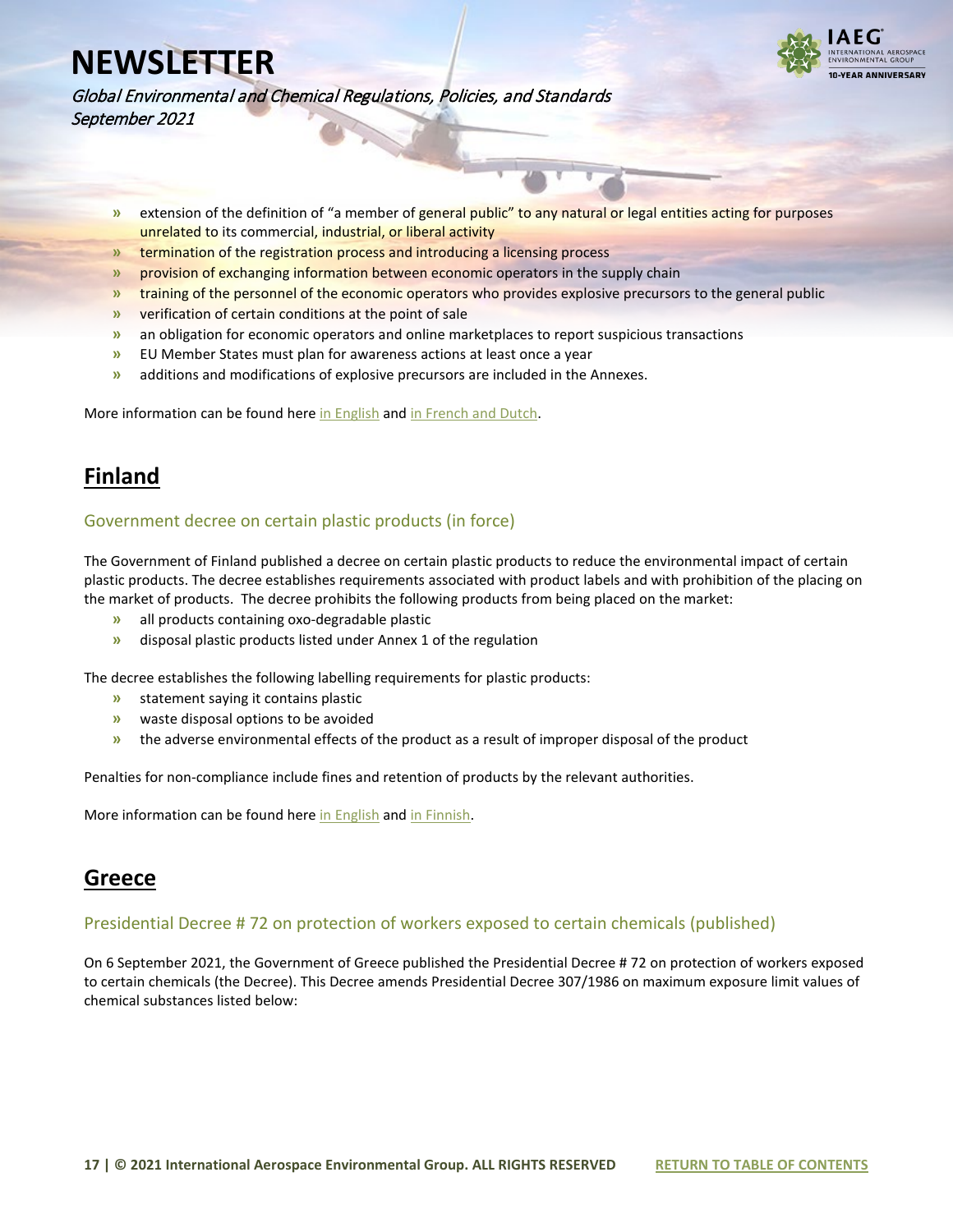

Global Environmental and Chemical Regulations, Policies, and Standards September 2021

| <b>Chemical Substance</b> | EC   CAS No.          |                | <b>Exposure Limit</b> | <b>Maximum Exposure Limit</b> |       |  |
|---------------------------|-----------------------|----------------|-----------------------|-------------------------------|-------|--|
|                           |                       | ppm            | mg/m3                 | ppm                           | mg/m3 |  |
| aniline                   | 200-539-3  62-53-3    | $\overline{2}$ | 7.74                  | 5                             | 19.35 |  |
| chloromethane             | 200-817-4 74-87-3     | 20             | 42                    |                               |       |  |
| trimethylamine            | 200-875-0  75-50-3    | $\overline{2}$ | 4.9                   | 5                             | 12.5  |  |
| phenylpropane             | 202-704-5 98-82-82    | 10             | 50                    | 50                            | 250   |  |
| acetic sec-butyl ester    | 203-300-1  105-46-4   | 50             | 241                   | 150                           | 723   |  |
| 4- aminotoluene           | 203-403-1  106-49-0   | 1              | 4.46                  | $\overline{2}$                | 8.92  |  |
| isobutyl ester            | 203-745-1  110-19-0   | 50             | 241                   | 150                           | 723   |  |
| Isoamyl alcohol           | 204-633-5  123-51-3   | 5              | 18                    | 10                            | 37    |  |
| butyl ester               | 204-658-1   123-86-4  | 50             | 241                   | 150                           | 723   |  |
| phosphoryl Chloride       | 233-046-7  10025-87-3 | 0.01           | 0.064                 | 0.02                          | 0.13  |  |

This amendment is to implement the European Commission Directive 2019/1831 on establishing a fifth list of indicative occupational exposure limit values.

More information can be found her[e in English](https://www.iaeg.com/elements/pdf/GRC_Decree_on_Exposure_Limits_english.pdf) an[d in Greek.](https://www.iaeg.com/elements/pdf/GRC_Decree_on_Exposure_Limits.pdf)

## <span id="page-17-0"></span>**Switzerland**

#### <span id="page-17-1"></span>Amendment to ordinance on reduction of risks associated with chemicals (published)

On 9 September 2021, the Swiss Federal Office for the Environment (FOEN) published an amendment to the ordinance on the reduction of risks associated with chemicals (ORRChim). ORRChim prohibits or restricts the marketing and use of certain hazardous substances on its own or in preparations and articles. ORRChim is almost a combination of European Union Restriction of Hazardous Substances (EU RoHS), REACH Annex XVII Restricted Substance List, and REACH Annex XIV Authorization List.

The amendment adds an exemption to Annex 2.10 of the ordinance. Annex 2.10 contains all provisions related to refrigerants. It is prohibited to manufacture, place on the market, import on a private basis, or export ozone-depleting refrigerants with an ozone depleting potential greater than 0.0005. The amendment allows persons to request an exemption from the FOEN if their article does not allow compliance with the following refrigeration standards: SN EN 378-1: 2017 + A1: 2021, SN EN 378-2: 2017, and SN EN 378-3: 2017 + A1: 2021.

The amendment also specifies exemptions under Annex 2.18 which contains all provisions related to electrical and electronic equipment. It is prohibited to place on the market electrical and electronic equipment, cables, or spare parts if the concentration by mass of the substances listed in Annex II of EU RoHS (Directive 2011/65/EU) exceeds the specific maximum concentration in the homogenous material. However, this prohibition does not apply to electrical and electronic equipment, cables and spare parts which contain substances included in Annexes III and IV of EU RoHS in the specified applications listed there.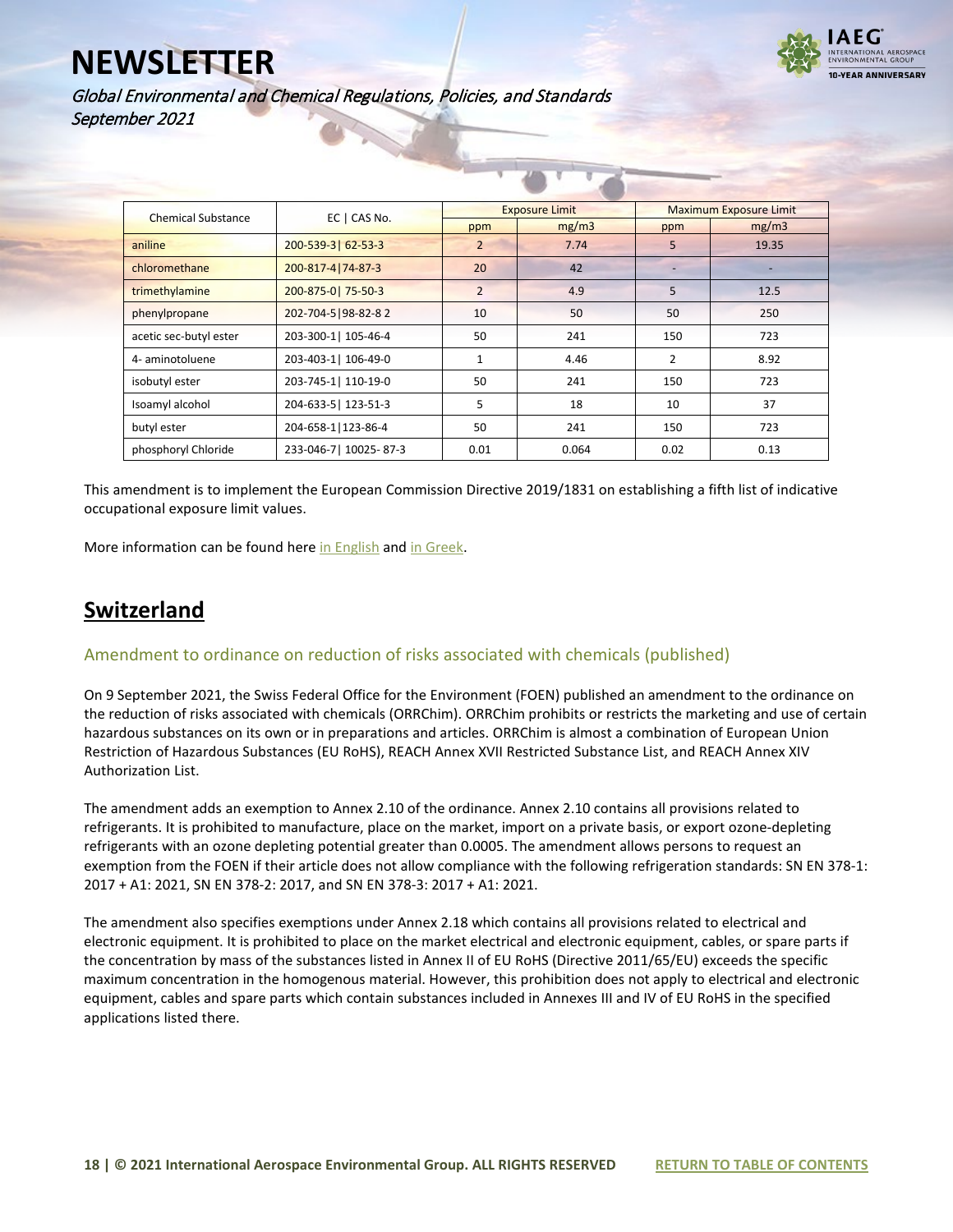

Global Environmental and Chemical Regulations, Policies, and Standards September 2021

Annex II of EU RoHS contains the restricted substances and maximum concentration values by weight in homogeneous material. Annexes III and IV of EU RoHS contain applications which are exempt from the restrictions listed in the regulation.

There are no non-compliance provisions associated with this update.

More information can be found her[e in English](https://www.iaeg.com/elements/pdf/CHE_ORRChim_Amendment_english.pdf) and in French.

### <span id="page-18-0"></span>**United Kingdom**

#### <span id="page-18-1"></span>Downstream User Import Notification requirement for United Kingdom Health and Safety Executive (published)

Under the United Kingdom (UK) REACH Regulation, Great Britain (GB)-based companies that were downstream users or distributors under the European Union [EU] REACH Regulation before 1 January 2021 (end of Brexit transition period) will become importers. If these companies wish to continue to import substances into GB from the EU, they are required to submit a Downstream User Import Notification (DUIN) to the UK Health and Safety Executive (HSE) by 27 October 2021.

Following the successful submission of the DUIN, the registration obligation under the UK REACH Regulation is essentially deferred to the following dates:

- **»** 28 October 2023 for
	- **–** tonnage band of 1,000 tonnes or more per year
	- **–** tonnage band of 100 tonnes or more per year for substances that are very toxic to aquatic organisms
	- **–** tonnage band of 1 tonnes or more per year for substances that are carcinogenic, mutagenic, or toxic for reproduction
	- **–** substances on the Candidate List (as of 31 December 2020)
- **»** 28 October 2025 for
	- **–** tonnage band of 100 tonnes or more per year,
	- **–** substances on the Candidate List (as of 27 October 2023)
- **»** 28th October 2027 for:
	- **–** tonnage band of 1 tonne or more per year

In cases where these companies do not submit a DUIN by 27 October 2021, they will have to cease all imports of the substance(s) or complete a full registration in order to continue to import the substance(s).

More information can be foun[d here.](https://www.hse.gov.uk/reach/duin.htm)

#### <span id="page-18-2"></span>Authorization decisions under UK REACH (published)

The United Kingdom (UK) has granted the first authorizations under UK REACH. Authorization is the process under UK REACH that phases out the use of hazardous substances of very high concern (SVHCs). It ensures that these SVHCs are progressively replaced by safer alternatives. Granting an authorization allows the use of substances on the authorization list to continue temporarily when the relevant criteria are met. The Health and Safety Executive (HSE) has published an excel list containing all applications for authorization received by the HSE and all authorizations that have been carried over ('grandfathered') from EU REACH.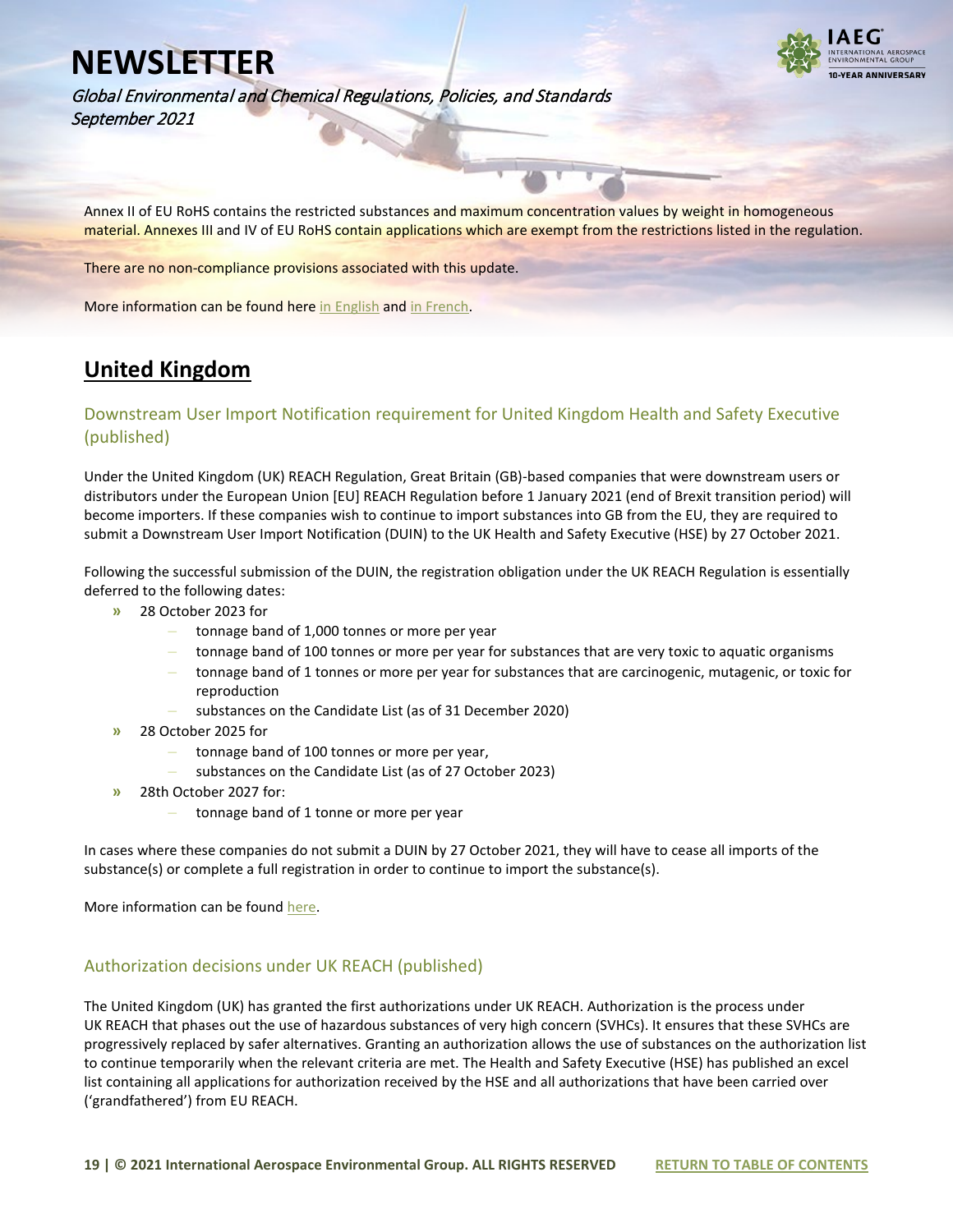

Global Environmental and Chemical Regulations, Policies, and Standards September 2021

The 1st decision authorizes PPG Industries (UK) Ltd, Boeing Distribution (UK) Inc, and Wesco Aircraft EMEA, LTD (UK), the use of 4-tert-OPnEO (4-(1,1,3,3-tetramethylbutyl)phenol, ethoxylated) (CAS No.: 140-66-9; EC No.: 205-426-2) for:

- **»** the formulation of a hardener component containing 4-tertOPnEO in aerospace and defense two-part polysulphide sealants
- **»** mixing, by aerospace and defense companies and their associated supply chains, including the applicants of base polysulfide sealant components with 4-tert-OPnEO-containing hardener, resulting in mixtures containing <0.1% weight by weight of 4-tertOPnEO for aerospace and defense uses that are exempt from authorization under Art. 56(6)(a) of EU REACH

GB-based downstream users of a substance which is on the UK REACH Authorisation List must be covered by a UK REACH Authorisation. If this authorization has been granted to an applicant up their supply chain, they must notify HSE that they are a downstream user of a UK REACH Authorisation (submit an Article 66 notification). In addition, they might be required to submit specific monitoring data as a condition of the authorization.

More information on latest UK REACH authorization decisions can be foun[d here.](https://www.gov.uk/government/publications/uk-reach-authorisations-for-ppg-industries-uk-ltd-boeing-distribution-uk-inc-wesco-aircraft-emea-ltd-uk-11-august-2021) Information on the list of granted and applications in progress UK REACH authorizations can be foun[d here.](https://www.hse.gov.uk/reach/applications-for-authorisation.htm)

### <span id="page-19-0"></span>Recommendation of priority substances to be included in Annex XIV of UK REACH 2021 (draft amendment)

On 31 August 2021, the United Kingdom (UK) Health and Safety Executive (HSE) published the Draft Recommendation and Initial Assessments documents, which provide substances considered for Annex XIV of the UK REACH regulation. Annex XIV contains the list of substances which are subject to authorization.

The UK HSE considered and assessed 12 prioritized substances for authorization from the candidate list of substances of very high concern (included in the Initial Assessments document). These substances include:

- **»** dicyclohexyl phthalate (DCHP; CAS No.: 84-61-7)
- **»** disodium octaborate (CAS No.: 1208-41-2)
- **»** octamethylcyclotetrasiloxane (D4; CAS No.: 556-67-2)
- **»** decamethylcyclopentasiloxane (D5; CAS No.: 541-02-6)
- **»** dodecamethylcyclohexasiloxane (D6; CAS No.: 540-97-6)
- **»** 2-ethylhexyl 10-ethyl-4,4-dioctyl-7-oxo-8-oxa-3,5-dithia-4-stannatetradecanoate (DOTE; CAS Number: 15571-58-1)
- **»** reaction mass of 2-ethylhexyl 10-ethyl-4,4-dioctyl-7-oxo-8-oxa-3,5-dithia-4 stannatetradecanoate and 2-ethylhexyl 10-ethyl-4-[[2-[(2-ethylhexyl)oxy]-2-oxoethyl]thio]-4 octyl-7-oxo8-oxa-3,5-dithia-4-stannatetradecanoate (reaction mass of DOTE and MOTE; CAS No. not available)
- **»** hydrogenated terphenyls (CAS No.: 61788-32-7)
- **»** reaction products of 1,3,4-thiadiazolidine-2,5-dithione,formaldehyde and 4-heptylphenol, branched and linear [with ≥0.1% w/w 4-heptylphenol, branched and linear] (RP-HP with 4-HPbl; CAS No. not available)
- **»** tetraethyl lead (CAS No.: 78-00-2)
- **»** trimellitic anhydride (CAS No.: 552-30-7)
- **»** 4,4'-bis(dimethylamino)-4''-(methylamino)trityl alcohol [with ≥ 0.1% of Michler's ketone (EC No.: 202-027-5) or Michler's base (EC No.: 202-959-2)] (trityl alcohol; CAS No.: 561-41-1)

From the aforementioned 12 substances, the UK HSE selected DCHP and disodium octaborate as substances to be included in the authorization list of the UK REACH regulation (specified in Draft Recommendation document). DCHP is commonly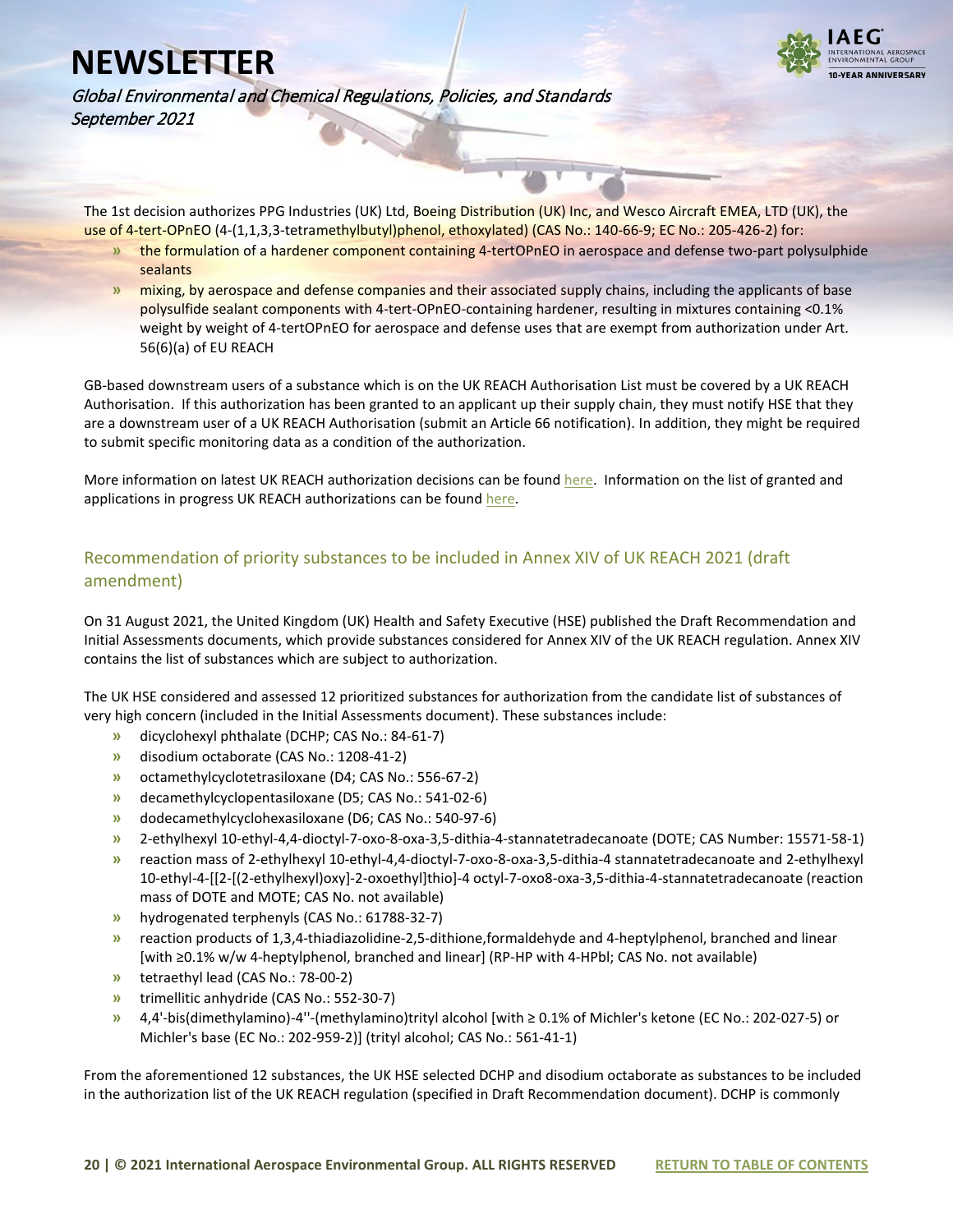

Global Environmental and Chemical Regulations, Policies, and Standards September 2021

used in organic peroxides, semiconductors, and industrial adhesives. However, this has endocrine disrupting and reprotoxic properties. Disodium octaborate is used in adhesives, paints, and construction materials and has reprotoxic properties.

The decision on whether the other 10 substances from the list above should be included in the authorization list has been deferred until next year. Also, D4, D5, D6, reaction mass of DOTE and MOTE, hydrogenated terphenyls, and RP-HP with 4- HPbl require further information to determine if authorization is required.

The UK HSE opened a 3-month consultation period for the Draft Recommendation document (DCHP and disodium octaborate), which will end on 30 November 2021. This document will then be finalized by 31 December 2021.

More information can be foun[d here.](https://www.iaeg.com/elements/pdf/UK_Draft_Recommendation_for_REACH_Annex_14.pdf) Additional information on initial assessments of some substances can be found [here.](https://www.iaeg.com/elements/pdf/UK_Initial_Assessments_for_REACH_Annex_14.pdf)

<span id="page-20-0"></span>

## <span id="page-20-1"></span>**United States**

#### <span id="page-20-2"></span>Significant New Use Rules on certain chemical substances: 21-1.B (published)

The US Environmental Protection Agency (EPA) published significant new use rules (SNURs) for the SNUR Batch 21-1.B under the Toxic Substances Control Act (TSCA). The manufacturers/processors/importers of these substances must notify the EPA through submitting a Significant New Use Notice (SNUN) at least 90 days before manufacturing/processing/ importing any of these substances for the significant new use. The manufacture or processing for the significant new use shall not commence until the EPA made an appropriate determination on the notice and has taken risk management actions because of the decision.

SNUR Batch 21-1.B consists of the following substances:

- **»** formaldehyde, polymer with 4-(1,1-dimethylethyl)phenol and phenol, Buether (CAS No.: 2215936-67-5)
- **»** fatty acids, coco, iso-Bu esters (CAS No.: 91697-43-7)

The EPA said that the release of the substances is a significant new use where it results in surface water concentrations exceeding 1 part per billion.

Penalties for non-compliance include imprisonment up to 15 years and/or a fine of up to \$250,000; a convicted organization may be subject to a fine of up to \$1,000,000.

More information can be foun[d here.](https://www.federalregister.gov/documents/2021/09/16/2021-20023/significant-new-use-rules-on-certain-chemical-substances-21-1b)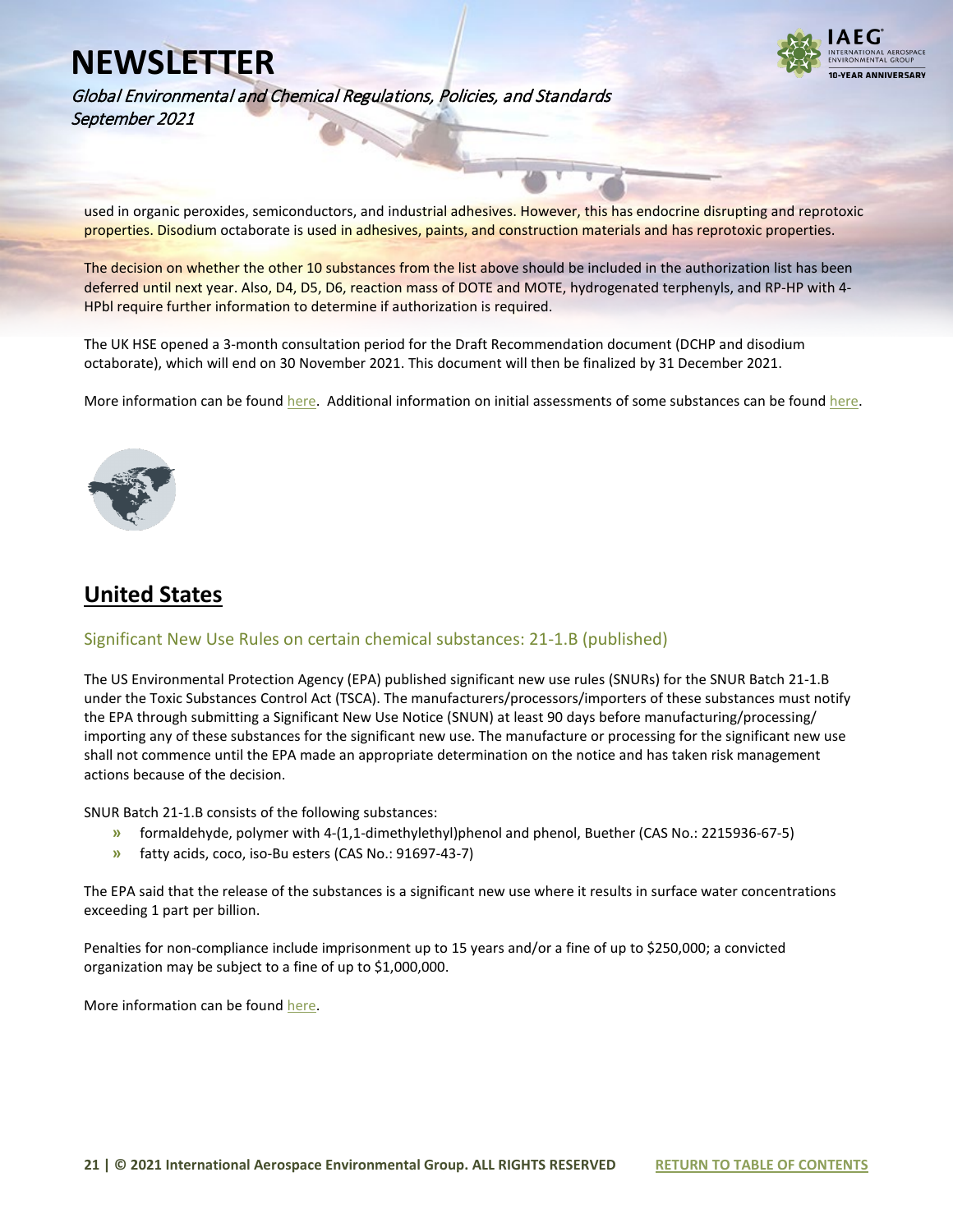

Global Environmental and Chemical Regulations, Policies, and Standards September 2021

### <span id="page-21-0"></span>Toxic Substances Control Act compliance date extensions for PIP (3:1) (published)

In September 2021, the US Environmental Protection Agency (EPA) extended compliance dates for phenol isopropylated phosphate (3:1) (PIP (3:1)) (CAS No.: 68937-41-7) to 8 March 2022 to ensure supply chains are not interrupted for key consumer and commercial goods. The EPA is expected to issue a proposed rulemaking to further extend the compliance date. On 6 January 2021, the EPA had published a final rule for prohibition under Section 6(h) of the Toxic Substances Control Act (TSCA) for PIP (3:1) with an initial compliance date of 5 February 2021. On 8 March 2021, EPA issued a 180-day "No Action Assurance" regarding PIP (3:1) because of complaints made by industry.

PIP (3:1) is used as a flame retardant in consumer products, as a plasticizer, and as a lubricant and hydraulic fluid.

There are no non-compliance measures associated with this update.

More information can be foun[d here.](https://www.epa.gov/assessing-and-managing-chemicals-under-tsca/current-and-future-actions-pbt-rules)

### <span id="page-21-1"></span>Final toxicological profiles for 1,2,3-trichloropropane and dinitrophenols issued by the US Agency for Toxic Substances and Disease Registry (published)

In August 2021, USA Agency for Toxic Substances and Disease Registry (ATSDR) published the final toxicological profiles for 1,2,3-trichloropropane (1,2,3-TCP) (CAS No.: 96-18-4) and dinitrophenols (DNPs) (see below for CAS Numbers), which outline the toxicology and adverse health effects of these substances. This may be employed for regulatory reviews/actions for the substances. 1,2,3-TCP is commonly used to synthesize other substances. DNPs are used as pH indicators and insecticide (only 2,4-DNP), and to make various substances (e.g., dyes, wood preservatives, photographic developers, and explosives.

Six isomeric forms of DNPs are covered in the toxicological profiles:

- **»** 2,3-DNP (CAS No.: 66-56-8)
- **»** 2,4-DNP (CAS No.: 51-28-5)
- **»** 2,5-DNP (CAS No.: 329-71-5)
- **»** 2,6-DNP (CAS No.: 573-56-8)
- **»** 3,4-DNP (CAS No.: 577-71-9)
- **»** 3,5-DNP (CAS No.: 586-11-8)

There are no non-compliance measures associated with this update.

More information can be found here on  $1,2,3$ -TCP and DNPs.

### <span id="page-21-2"></span>Protection of stratospheric ozone: Extension of the laboratory and analytical use exemption for essential class I ozone-depleting substances (published)

The US Environmental Protection Agency (EPA) is taking final action to revise the regulations regarding the production and import of class I ozone-depleting substances to indefinitely extend the essential laboratory and analytical use exemption. This exemption is currently set to expire on 31 December 2021, but this final action allows for continued production and import of class I substances solely for laboratory and analytical uses indefinitely past this deadline.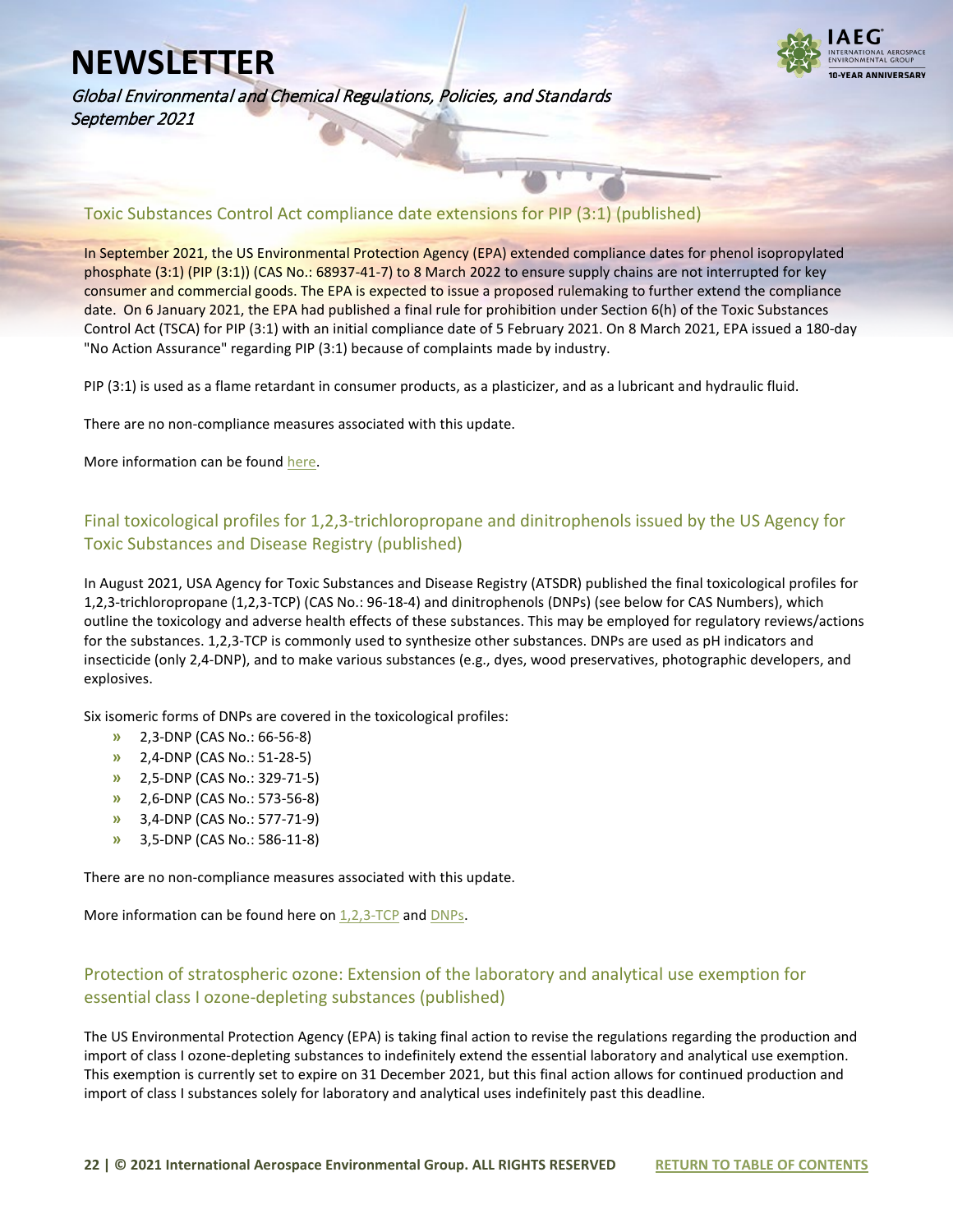

Global Environmental and Chemical Regulations, Policies, and Standards September 2021

This decision is made under the Clean Air Act and is consistent with the Montreal Protocol on Substances that Deplete the Ozone Layer.

More information can be foun[d here.](https://www.federalregister.gov/documents/2021/08/23/2021-17745/protection-of-stratospheric-ozone-extension-of-the-laboratory-and-analytical-use-exemption-for)

#### <span id="page-22-0"></span>Latest update to the Toxic Substances Control Act inventory (published)

The US Environmental Protection Agency (EPA) has released the latest updated Toxic Substances Control Act (TSCA) inventory. The current inventory contains 86,607 chemicals, having added 50 new substances since the last inventory update on 3 February 2021. Of these substances, 41,953 are active in U.S commerce, an increase of 89 active substances compared to the last update.

This update also includes new chemical substance additions, commercial activity data and regulatory flags, such as polymer exemptions, TSCA Section 4 test orders and TSCA Section 5 significant new use rules (SNURs).

While 390 chemicals with confidential business information (CBI) status were expected to move to the public portion of the TSCA Inventory, losing their confidential chemical identity status, their declassification has been delayed until the next inventory update, planned for winter 2022.

More information can be foun[d here.](https://www.epa.gov/chemicals-under-tsca/now-available-latest-update-tsca-inventory-2)

#### <span id="page-22-1"></span>Octamethylcyclotetra-siloxane (D4); draft scope of the risk evaluation to be conducted under the Toxic Substances Control Act: Notice of availability and request for comments (draft amendment)

The US Environmental Protection Agency (EPA) published a notice announcing the availability of and soliciting public comment on the draft scope of the risk evaluation for octamethylcyclotetra-siloxane (D4; Cyclotetrasiloxane, 2,2,4,4,6,6,8,8-octamethyl-; CAS No.: 556-67-2). D4 is a colorless, oily liquid with an annual total production volume in the United States in 2015 between 750 million and 1 billion pounds.

This action is directed to the general public, chemical processors, distributors in commerce, users, non-governmental organizations in the environmental and public health sectors, state and local government agencies, and members of the public. It may be of specific interest to companies that manufacture and/or import D4.

The draft scope includes evaluation of:

- **»** literature and available information
- **»** conditions of use
- **»** exposures, pathways and routes
- **»** human health and the environmental hazards and effects
- **»** potentially exposed or susceptible subpopulations
- **»** conceptual models

Further, the draft scope includes an analysis plan and a plan for peer review. The analysis plan describes the general approaches that EPA plans to use for the various evidence streams (i.e., chemistry, fate, release and engineering, exposure, hazard). The EPA will determine whether the D4 presents an unreasonable risk of injury to health or the environment through the risk evaluation process.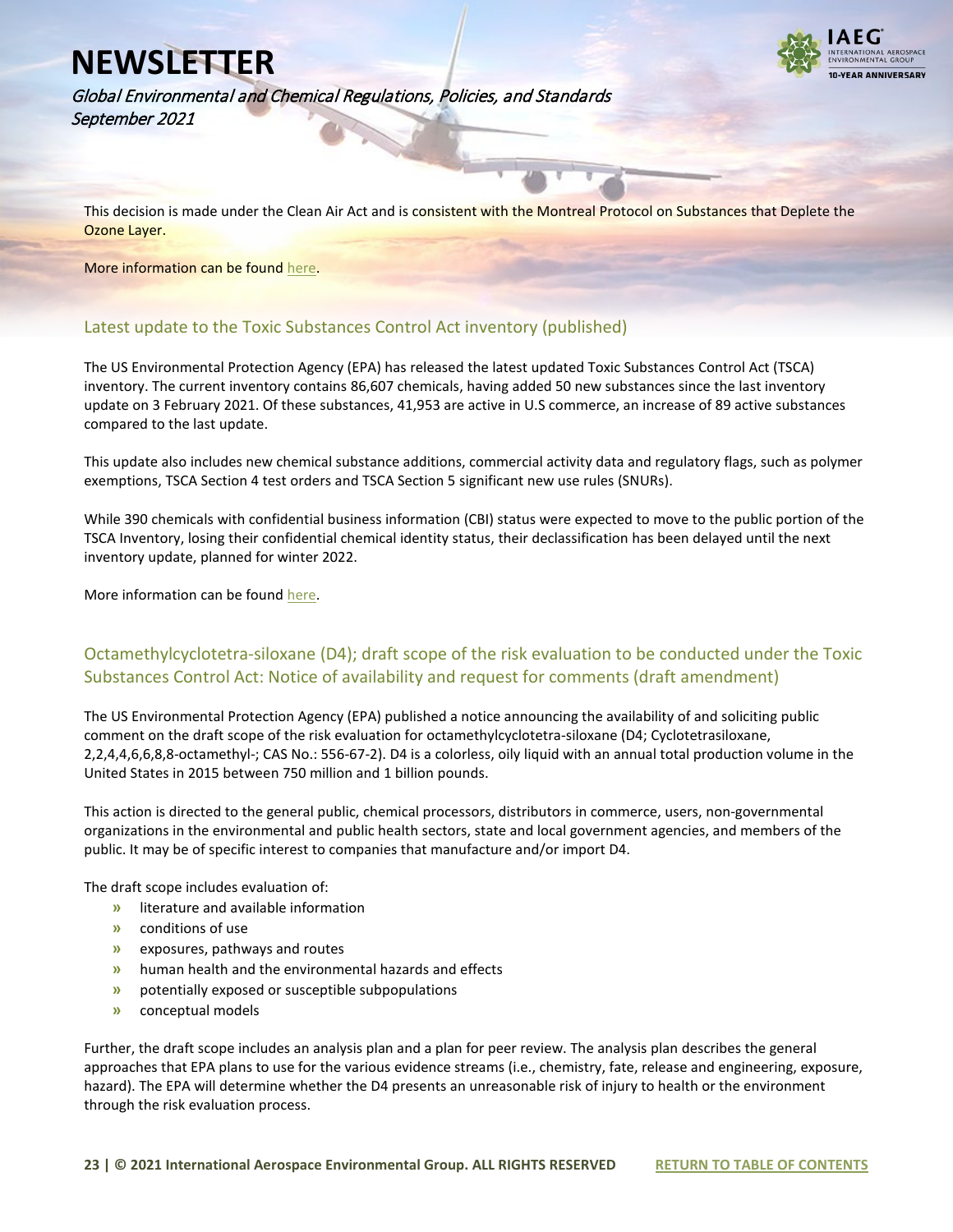Global Environmental and Chemical Regulations, Policies, and Standards September 2021



Interested companies should submit their comments no later than 25 October 2021.

More information can be foun[d here.](https://www.federalregister.gov/documents/2021/09/08/2021-19392/octamethylcyclotetra-siloxane-d4-draft-scope-of-the-risk-evaluation-to-be-conducted-under-the-toxic)

<span id="page-23-0"></span>

## <span id="page-23-1"></span>**Australia**

#### <span id="page-23-2"></span>Mercury imports or exports after June 2020 (call for information)

The Australian Chemical Introduction Scheme (AICIS) calls for information on import and export of mercury. This regulatory obligation is part of the Industrial Chemicals Rules to ratify Minamata Convention in Australia. The Minamata Convention includes phase down and phase out of mercury in manufacturing processes and some products, as well as measures to control emissions and releases through usage, storage, and disposal of mercury.

The new call for information applies to importers and exporters of elements mercury (Hg (0) CAS Ho.: 7439-97-6) and mixtures of mercury (including alloys of mercury) with a concentration of at least 95% by weight.

Businesses who imported or exported mercury any time after 30 June 2020 are asked to submit the following information:

- **»** importer/exporter details
- **»** which form of mercury they imported/exported; elemental or mixtures (including alloys of mercury) with a concentration of at least 95% by weight
- **»** confirmation or denial of future plans to import/export mercury

The AICIS has excluded the following compounds of mercury from the call for information:

- **»** mercury (I) chloride (calomel) (CAS No.: 10112-91-1)
- **»** mercury (II) oxide (CAS No.: 21908-53-2)
- **»** mercury (II) sulphate (CAS No.: 7783-35-9)
- **»** mercury (II) nitrate (CAS No.: 10045-94-0)
- **»** cinnabar
- **»** mercury sulphide (CAS No.: 1344-48-5)

More information can be foun[d here.](https://www.industrialchemicals.gov.au/news-and-notices/call-information-mercury-imports-or-exports-after-june-2020)

#### <span id="page-23-3"></span>Consultation on amendments to the Industrial Chemicals General Rules (draft amendment)

Industry and the Australia Office of Chemical Safety indicated the need to resolve some operations issues that have been identified since the implementation of the Industrial Chemicals (General) Rules in 2019. Current changes aim to resolve issues related to:

**»** general and reporting requirements for industrial chemicals introduced at the nanoscale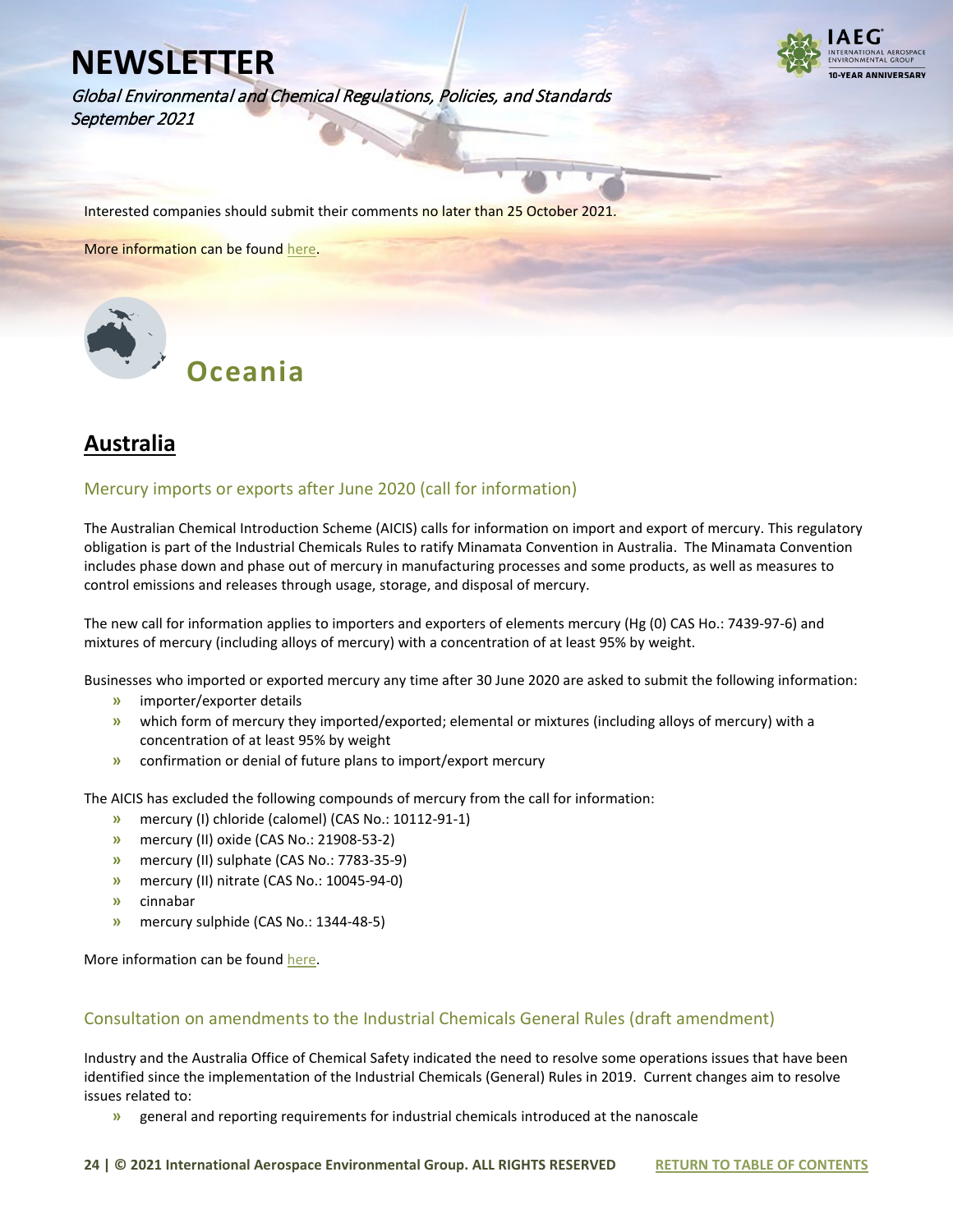

Global Environmental and Chemical Regulations, Policies, and Standards September 2021

- **»** declarations about data ownership,
- **»** annual declarations
- **»** record-keeping for listed introductions, specified classes, designated releases to the environment, internationally assessed introductions
- **»** import and export of chemicals subject to the Rotterdam Convention
- **»** transitional provisions

Amendments will come into effect when the Minister makes the new Rules. Companies can provide comments via the [online platform](https://www.industrialchemicals.gov.au/news-and-notices/consultation-proposed-amendments-general-rules) no later than 17 September 2021.

More information on the draft amendment can be foun[d here.](https://www.industrialchemicals.gov.au/sites/default/files/2021-08/Consultation%20on%20amendments%20to%20the%20Industrial%20Chemicals%20%28General%20Rules%29%20%5BPDF%201290%20KB%5D.pdf)

### <span id="page-24-0"></span>**New Zealand**

#### <span id="page-24-1"></span>Hazardous Substances and New Organisms Amendment Bill (draft amendment)

The Hazardous Substances and New Organisms Amendment Bill (the Bill) amends the Hazardous Substances and New Organisms Act 1996 (HSNO Act), which is the primary legislation designed to manage hazardous substances across their life cycle in New Zealand. The Bill (Amendment) was introduced to improve the process for assessing and reassessing hazardous substances.

According to the Bill, the proposed amendments to the HSNO Act include:

- **»** temporarily restricting certain uses of hazardous substances during a reassessment process
- **»** providing a simplified process for the New Zealand Environmental Protection Agency (EPA) to update hazard classifications of substances when the EPA has undertaken a recent assessment of a related hazardous substance
- **»** enabling the delegation of some EPA decision-making
- **»** aligning the time frames of assessment and reassessment of related hazardous substances
- **»** setting specified criteria for the EPA to make rapid assessment for importation and manufacture of hazardous substances
- **»** three technical amendments to correct omissions or ambiguous language

The Bill also aims to increase the efficiency and transparency of the reassessment process by:

- **»** allowing the EPA to engage in targeted consultation about a hazardous substance
- **»** requiring the EPA to develop a publicly available work plan for any reassessment process

More information can be foun[d here.](https://www.legislation.govt.nz/bill/government/2021/0054/latest/LMS522320.html)